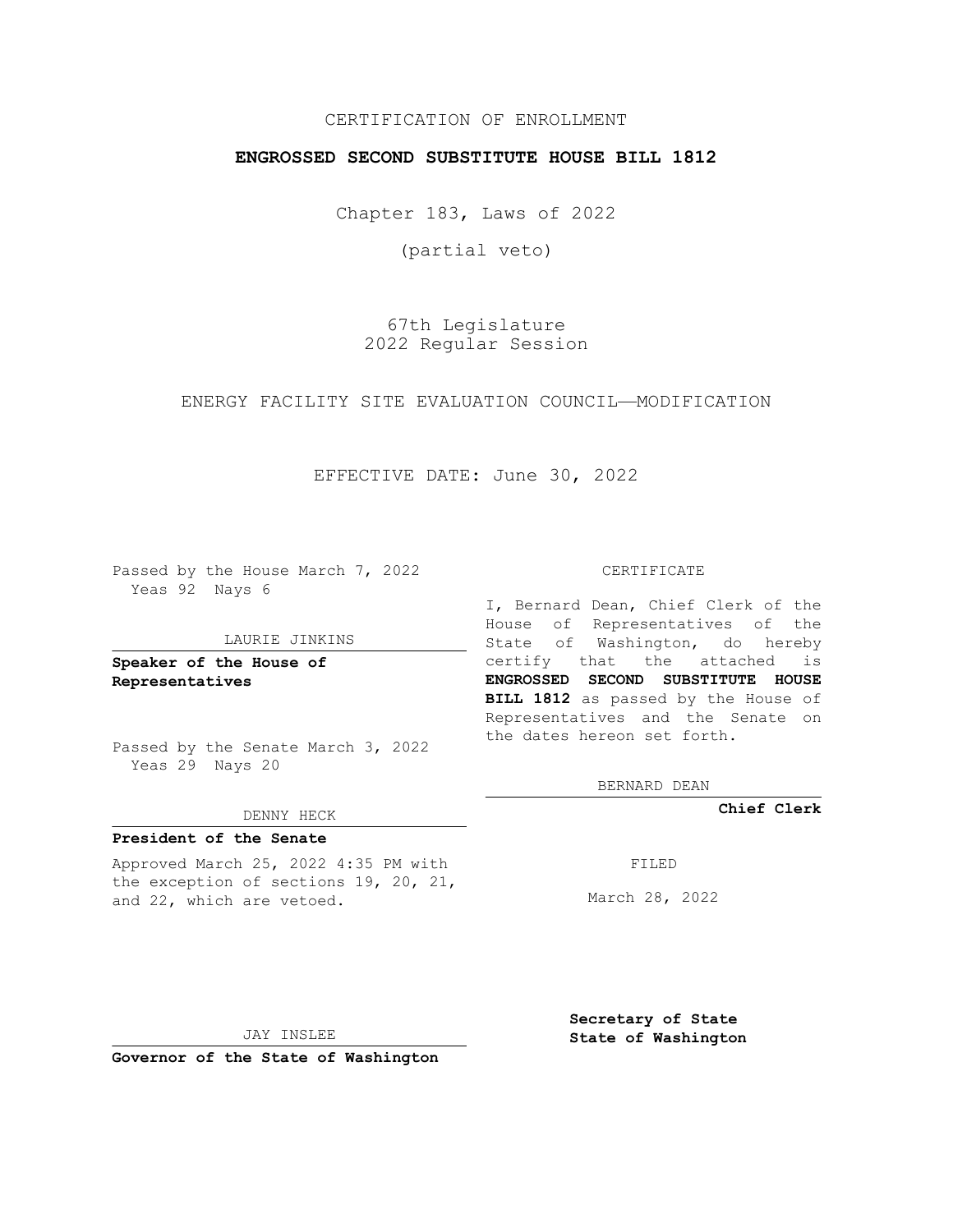## **ENGROSSED SECOND SUBSTITUTE HOUSE BILL 1812**

AS AMENDED BY THE SENATE

Passed Legislature - 2022 Regular Session

# **State of Washington 67th Legislature 2022 Regular Session**

**By** House Appropriations (originally sponsored by Representatives Fitzgibbon, Wylie, Berry, Valdez, Pollet, and Harris-Talley; by request of Office of the Governor)

READ FIRST TIME 02/07/22.

 AN ACT Relating to modernizing the energy facility site evaluation council to meet the state's clean energy goals; amending RCW 80.50.010, 80.50.020, 80.50.040, 80.50.060, 80.50.071, 80.50.100, 80.50.175, 80.50.340, 80.50.075, 44.39.010, and 44.39.012; reenacting and amending RCW 80.50.030, 80.50.090, and 43.79A.040; adding new sections to chapter 80.50 RCW; adding a new section to chapter 41.06 7 RCW; creating new sections; repealing RCW 80.50.190 and 80.50.904; providing an effective date; and providing an expiration date.

9 BE IT ENACTED BY THE LEGISLATURE OF THE STATE OF WASHINGTON:

10 **Sec. 1.** RCW 80.50.010 and 2001 c 214 s 1 are each amended to 11 read as follows:

 The legislature finds that the present and predicted growth in 13 energy demands in the state of Washington requires ((the development  $\leftrightarrow$   $\leftrightarrow$  a procedure for the selection and (( $\text{utilization}$ )) use of sites for energy facilities and the identification of a state position with respect to each proposed site. The legislature recognizes that the selection of sites will have a significant impact upon the welfare of the population, the location and growth of industry and the use of 19 the natural resources of the state.

20 It is the policy of the state of Washington to reduce dependence 21 on fossil fuels by recognizing the need for clean energy in order to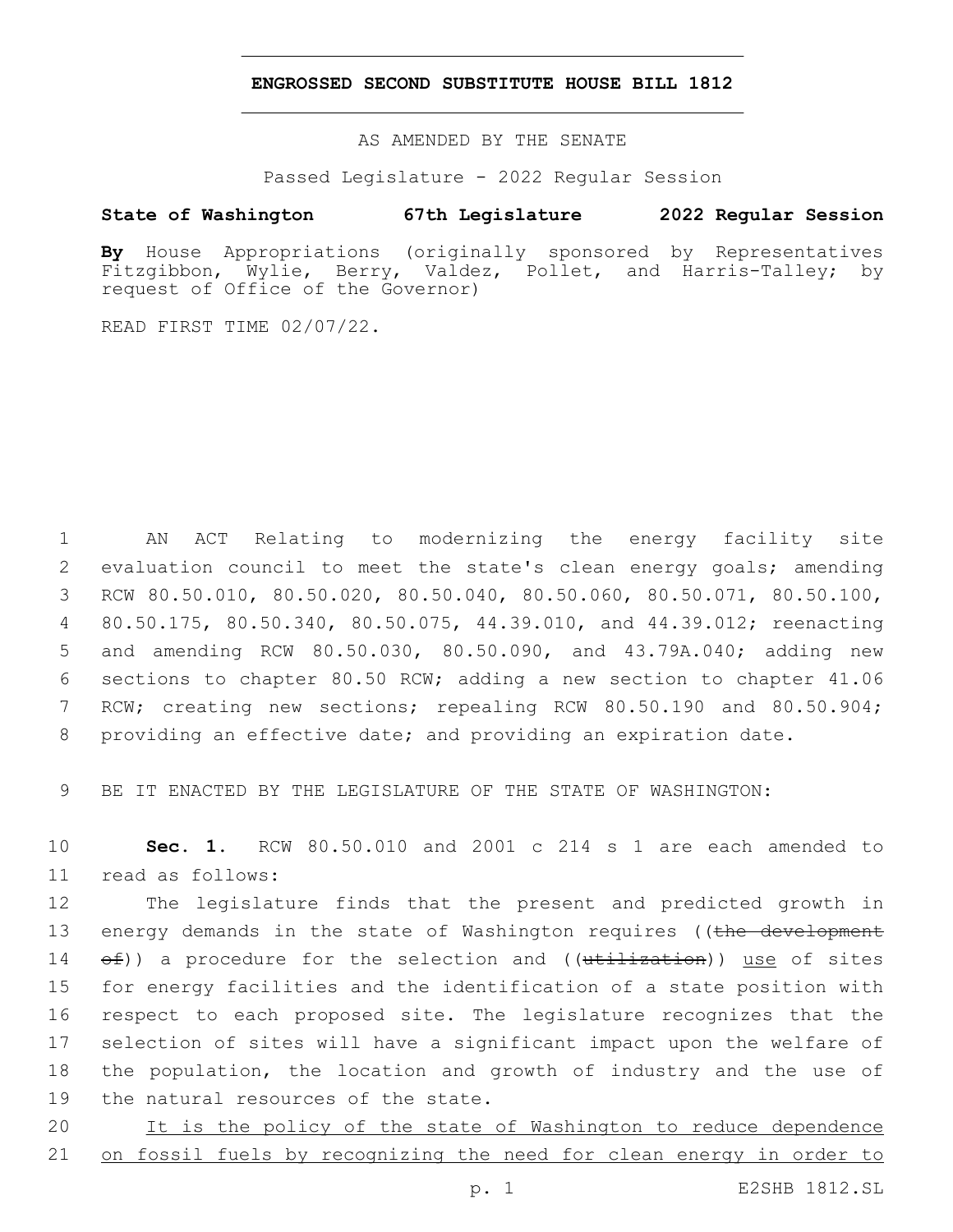strengthen the state's economy, meet the state's greenhouse gas 2 reduction obligations, and mitigate the significant near-term and long-term impacts from climate change while conducting a public process that is transparent and inclusive to all with particular 5 attention to overburdened communities.

 The legislature finds that the in-state manufacture of industrial products that enable a clean energy economy is critical to advancing the state's objectives in providing affordable electricity, promoting renewable energy, strengthening the state's economy, and reducing 10 greenhouse gas emissions. Therefore, the legislature intends to 11 provide the council with additional authority regarding the siting of clean energy product manufacturing facilities.

 It is the policy of the state of Washington to recognize the pressing need for increased energy facilities, and to ensure through 15 available and reasonable methods( $(\tau)$ ) that the location and operation 16 of ((such)) all energy facilities and certain clean energy product manufacturing facilities will produce minimal adverse effects on the environment, ecology of the land and its wildlife, and the ecology of 19 state waters and their aquatic life.

 It is the intent to seek courses of action that will balance the increasing demands for energy facility location and operation in 22 conjunction with the broad interests of the public. In addition, it is the intent of the legislature to streamline application review for 24 energy facilities to meet the state's energy goals and to authorize applications for review of certain clean energy product manufacturing facilities to be considered under the provisions of this chapter.

27 Such action will be based on these premises:

 (1) To assure Washington state citizens that, where applicable, operational safeguards are at least as stringent as the criteria established by the federal government and are technically sufficient 31 for their welfare and protection.

 (2) To preserve and protect the quality of the environment; to enhance the public's opportunity to enjoy the esthetic and recreational benefits of the air, water and land resources; to promote air cleanliness; ((and)) to pursue beneficial changes in the environment; and to promote environmental justice for overburdened communities.37

 (3) To encourage the development and integration of clean energy sources.

(4) To provide abundant clean energy at reasonable cost.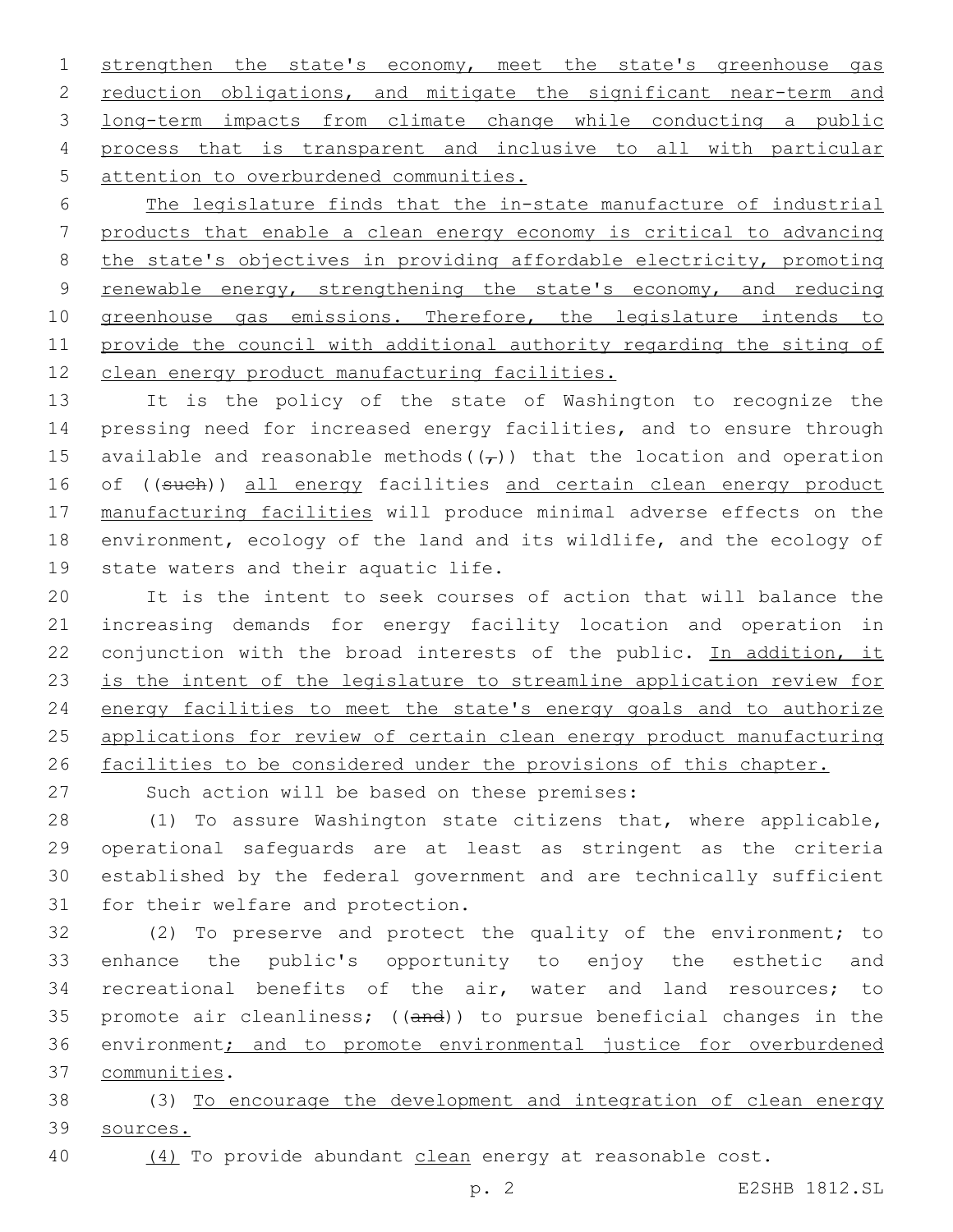1 (((4))) (5) To avoid costs of complete site restoration and demolition of improvements and infrastructure at unfinished nuclear energy sites, and to use unfinished nuclear energy facilities for public uses, including economic development, under the regulatory and management control of local governments and port districts.

 $((+5))$  (6) To avoid costly duplication in the siting process and ensure that decisions are made timely and without unnecessary delay while also encouraging meaningful public comment and participation in 9 energy facility decisions.

 **Sec. 2.** RCW 80.50.020 and 2021 c 317 s 17 are each amended to 11 read as follows:

 The definitions in this section apply throughout this chapter 13 unless the context clearly requires otherwise.

 (1) "Alternative energy resource" includes energy facilities of the following types: (a) Wind; (b) solar energy; (c) geothermal 16 energy; (d) ((<del>landfill</del>)) renewable natural gas; (e) wave or tidal 17 action;  $((e^{\frac{1}{2}})$  (f) biomass energy based on solid organic fuels from wood, forest, or field residues, or dedicated energy crops that do not include wood pieces that have been treated with chemical preservatives such as creosote, pentachlorophenol, or copper-chrome-21 arsenic; or (g) renewable or green electrolytic hydrogen.

 (2) "Applicant" means any person who makes application for a site certification pursuant to the provisions of this chapter.

 (3) "Application" means any request for approval of a particular site or sites filed in accordance with the procedures established pursuant to this chapter, unless the context otherwise requires.

 (4) "Associated facilities" means storage, transmission, handling, or other related and supporting facilities connecting an energy plant with the existing energy supply, processing, or distribution system, including, but not limited to, communications, controls, mobilizing or maintenance equipment, instrumentation, and other types of ancillary transmission equipment, off-line storage or venting required for efficient operation or safety of the transmission system and overhead, and surface or subsurface lines of physical access for the inspection, maintenance, and safe operations of the transmission facility and new transmission lines constructed to operate at nominal voltages of at least 115,000 volts to connect a thermal power plant or alternative energy facilities to the northwest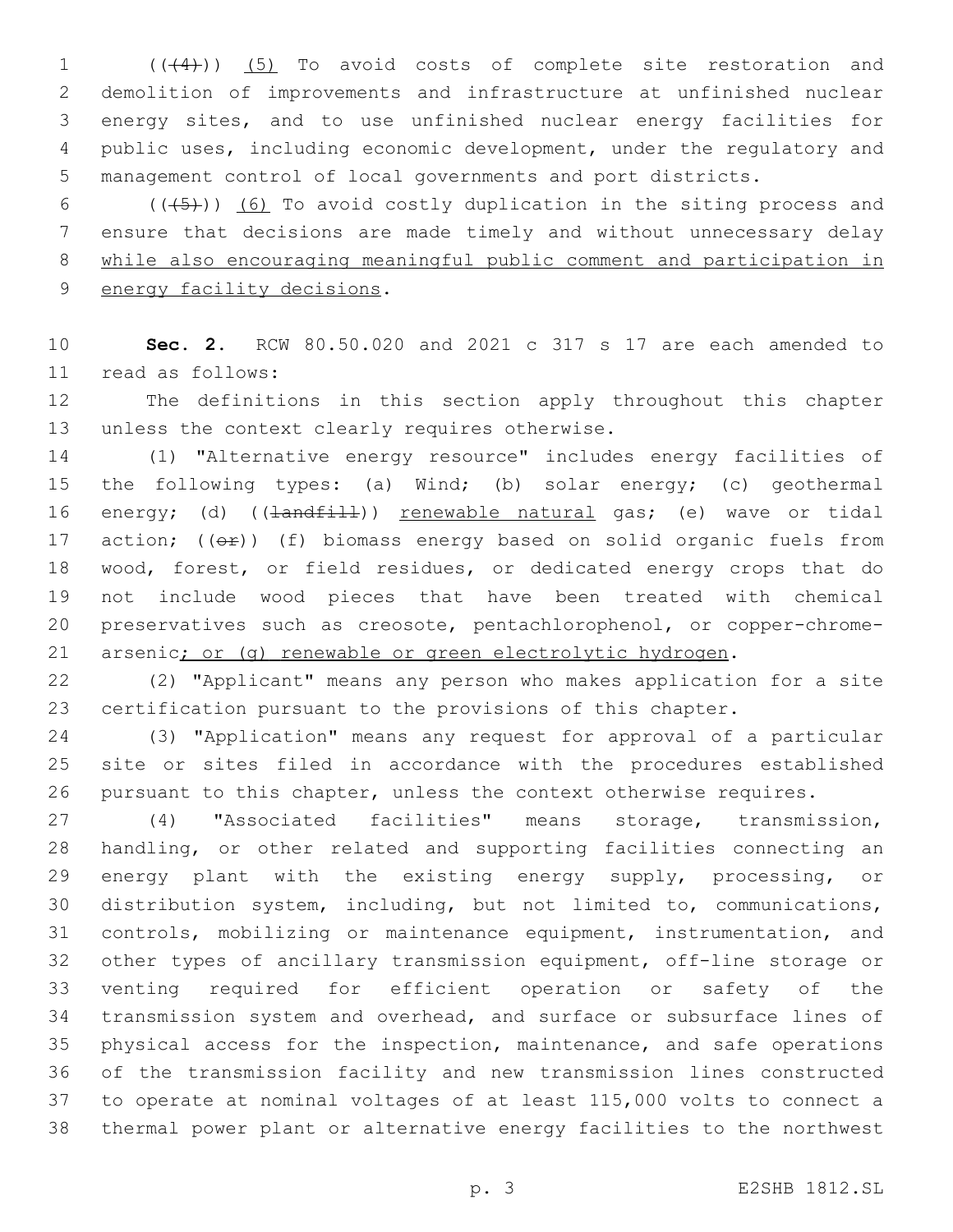power grid. However, common carrier railroads or motor vehicles shall 2 not be included.

 (5) "Biofuel" means a liquid or gaseous fuel derived from organic 4 matter ((intended for use as a transportation fuel)) including, but not limited to, biodiesel, renewable diesel, ethanol, renewable 6 natural gas, and renewable propane.

 (6) "Certification" means a binding agreement between an applicant and the state which shall embody compliance to the siting guidelines, in effect as of the date of certification, which have been adopted pursuant to RCW 80.50.040 as now or hereafter amended as conditions to be met prior to or concurrent with the construction or 12 operation of any energy facility.

 (7) "Construction" means on-site improvements, excluding exploratory work, which cost in excess of two hundred fifty thousand 15 dollars.

 (8) "Council" means the energy facility site evaluation council 17 created by RCW 80.50.030.

 (9) "Counsel for the environment" means an assistant attorney general or a special assistant attorney general who shall represent 20 the public in accordance with RCW 80.50.080.

 (10) "Electrical transmission facilities" means electrical power 22 lines and related equipment.

 (11) "Energy facility" means an energy plant or transmission facilities: PROVIDED, That the following are excluded from the 25 provisions of this chapter:

 (a) Facilities for the extraction, conversion, transmission or storage of water, other than water specifically consumed or 28 discharged by energy production or conversion for energy purposes; 29 and

 (b) Facilities operated by and for the armed services for military purposes or by other federal authority for the national 32 defense.

 (12) "Energy plant" means the following facilities together with 34 their associated facilities:

 (a) Any nuclear power facility where the primary purpose is to 36 produce and sell electricity;

 (b) Any nonnuclear stationary thermal power plant with generating capacity of three hundred fifty thousand kilowatts or more, measured using maximum continuous electric generating capacity, less minimum 40 auxiliary load, at average ambient temperature and pressure, and

p. 4 E2SHB 1812.SL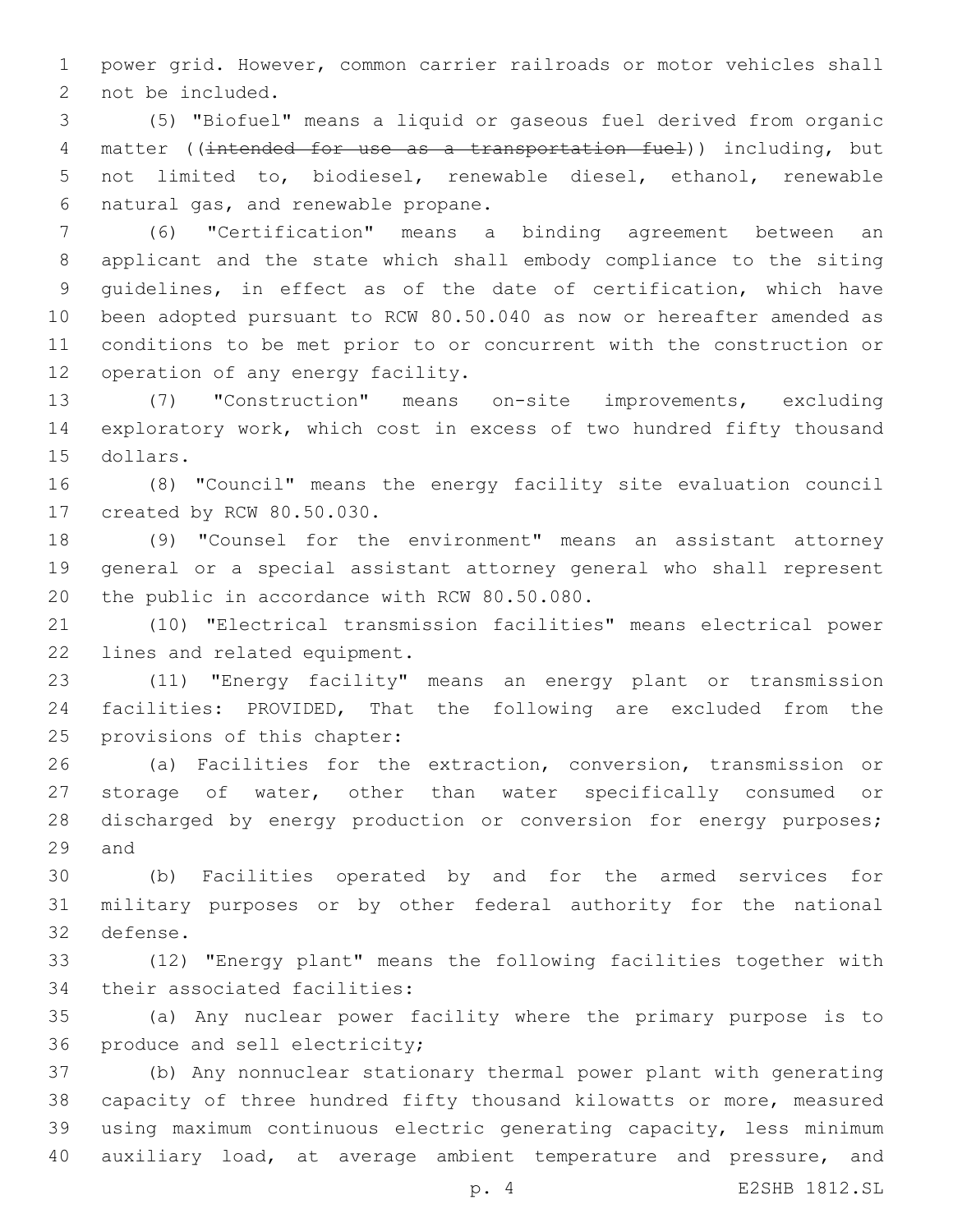floating thermal power plants of one hundred thousand kilowatts or more suspended on the surface of water by means of a barge, vessel, 3 or other floating platform;

 (c) Facilities which will have the capacity to receive liquefied natural gas in the equivalent of more than one hundred million standard cubic feet of natural gas per day, which has been 7 transported over marine waters;

 (d) Facilities which will have the capacity to receive more than an average of fifty thousand barrels per day of crude or refined petroleum or liquefied petroleum gas which has been or will be transported over marine waters, except that the provisions of this chapter shall not apply to storage facilities unless occasioned by 13 such new facility construction;

 (e) Any underground reservoir for receipt and storage of natural gas as defined in RCW 80.40.010 capable of delivering an average of more than one hundred million standard cubic feet of natural gas per day; and

 (f) Facilities capable of processing more than twenty-five thousand barrels per day of petroleum or biofuel into refined products except where such biofuel production is undertaken at 21 existing industrial facilities ( $\rightarrow$  and

 (g) Facilities capable of producing more than one thousand five hundred barrels per day of refined biofuel but less than twenty-five 24 thousand barrels of refined biofuel)).

 (13) "Independent consultants" means those persons who have no financial interest in the applicant's proposals and who are retained by the council to evaluate the applicant's proposals, supporting 28 studies, or to conduct additional studies.

 (14) "Land use plan" means a comprehensive plan or land use element thereof adopted by a unit of local government pursuant to chapter 35.63, 35A.63, 36.70, or 36.70A RCW, or as otherwise 32 designated by chapter 325, Laws of 2007.

 (15) "Person" means an individual, partnership, joint venture, private or public corporation, association, firm, public service company, political subdivision, municipal corporation, government agency, public utility district, or any other entity, public or 37 private, however organized.

 (16) "Preapplicant" means a person considering applying for a 39 site certificate agreement for any ((transmission)) facility.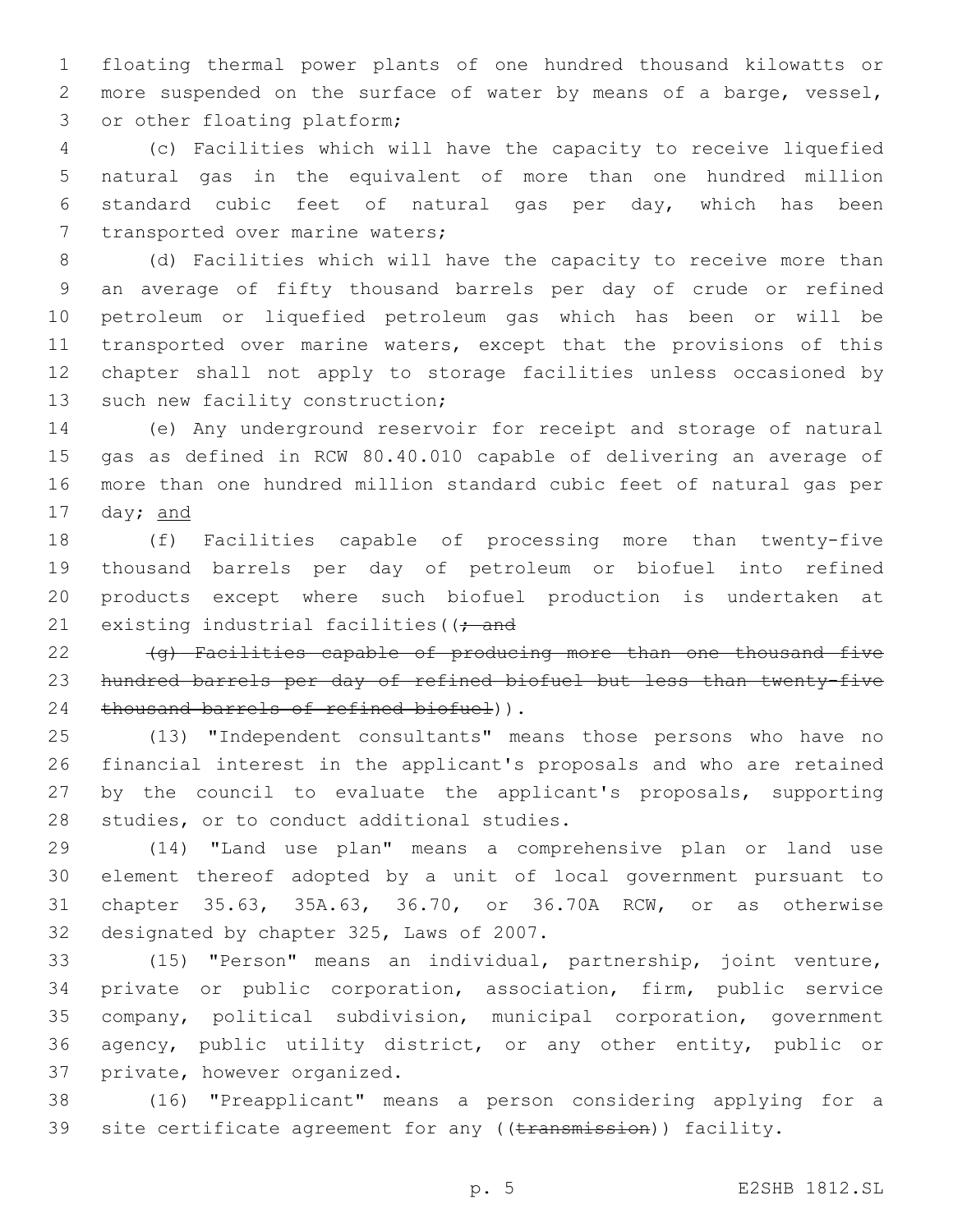(17) "Preapplication process" means the process which is initiated by written correspondence from the preapplicant to the council, and includes the process adopted by the council for consulting with the preapplicant and with federally recognized 5 tribes, cities, towns, and counties prior to accepting applications for ((all transmission facilities)) any facility.6

 (18) "Secretary" means the secretary of the United States 8 department of energy.

 (19) "Site" means any proposed or approved location of an energy 10 facility, alternative energy resource, clean energy product 11 manufacturing facility, or electrical transmission facility.

 (20) "Thermal power plant" means, for the purpose of certification, any electrical generating facility using any fuel for distribution of electricity by electric utilities.

 (21) "Transmission facility" means any of the following together 16 with their associated facilities:

 (a) Crude or refined petroleum or liquid petroleum product transmission pipeline of the following dimensions: A pipeline larger than six inches minimum inside diameter between valves for the transmission of these products with a total length of at least 21 fifteen miles;

 (b) Natural gas, synthetic fuel gas, or liquefied petroleum gas transmission pipeline of the following dimensions: A pipeline larger than fourteen inches minimum inside diameter between valves, for the transmission of these products, with a total length of at least fifteen miles for the purpose of delivering gas to a distribution facility, except an interstate natural gas pipeline regulated by the 28 United States federal ((power)) energy regulatory commission.

 (22) "Zoning ordinance" means an ordinance of a unit of local government regulating the use of land and adopted pursuant to chapter 35.63, 35A.63, 36.70, or 36.70A RCW or Article XI of the state Constitution, or as otherwise designated by chapter 325, Laws of 33 2007.

 (23) "Clean energy product manufacturing facility" means a facility that exclusively or primarily manufactures the following products or components primarily used by such products:

 (a) Vehicles, vessels, and other modes of transportation that 38 emit no exhaust gas from the onboard source of power, other than 39 water vapor;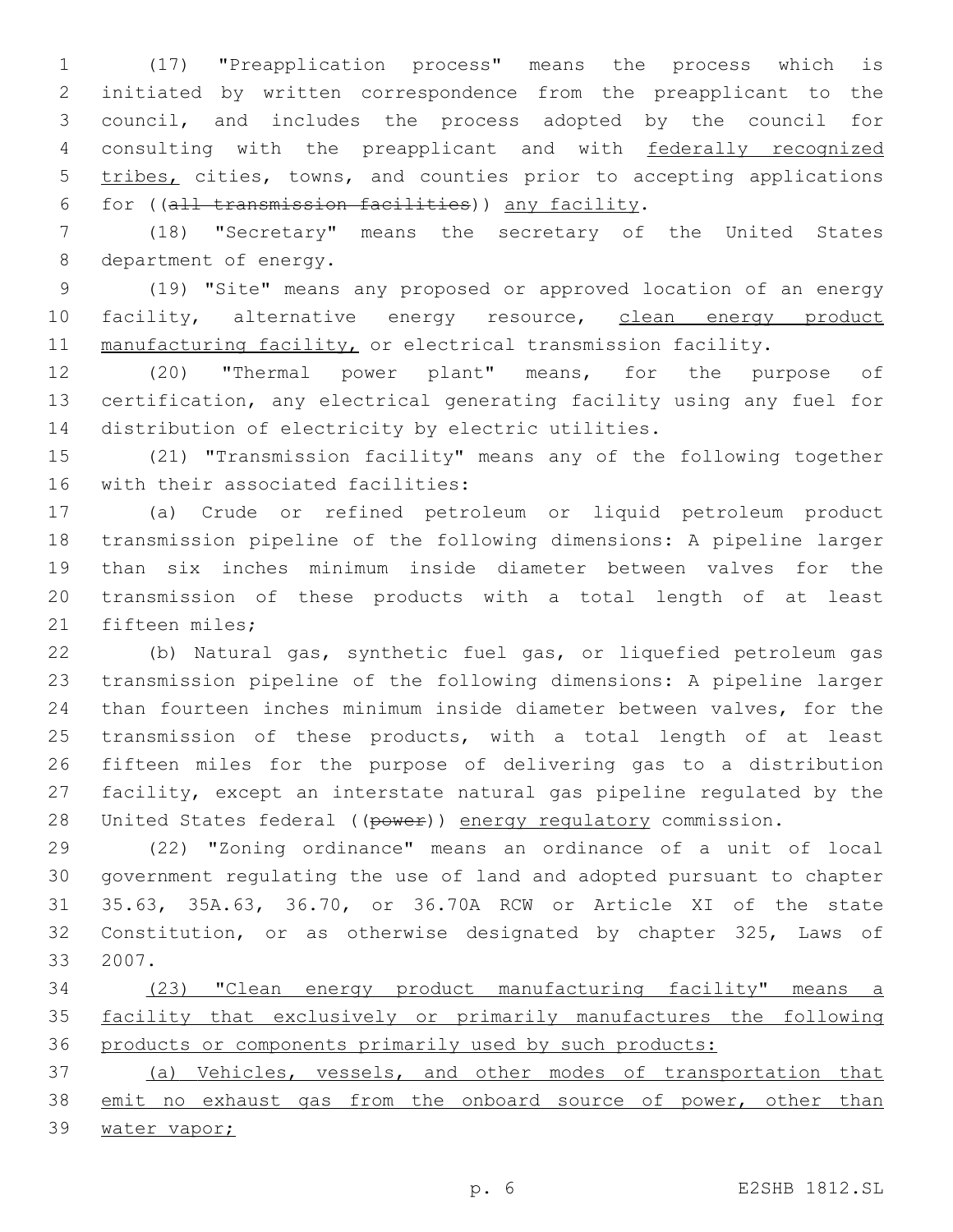(b) Charging and fueling infrastructure for electric, hydrogen, 2 or other types of vehicles that emit no exhaust gas from the onboard 3 source of power, other than water vapor; (c) Renewable or green electrolytic hydrogen, including preparing renewable or green electrolytic hydrogen for distribution as an energy carrier or manufacturing feedstock, or converting it to a green hydrogen carrier; (d) Equipment and products used to produce energy from 9 alternative energy resources; and (e) Equipment and products used at storage facilities. (24) "Director" means the director of the energy facility site evaluation council appointed by the chair of the council in 13 accordance with section 4 of this act. (25)(a) "Green electrolytic hydrogen" means hydrogen produced through electrolysis. (b) "Green electrolytic hydrogen" does not include hydrogen manufactured using steam reforming or any other conversion technology that produces hydrogen from a fossil fuel feedstock. (26) "Green hydrogen carrier" means a chemical compound, created using electricity or renewable resources as energy input and without 21 use of fossil fuel as a feedstock, from renewable hydrogen or green electrolytic hydrogen for the purposes of transportation, storage, and dispensing of hydrogen. (27) "Renewable hydrogen" means hydrogen produced using renewable 25 resources both as the source for the hydrogen and the source for the energy input into the production process. (28) "Renewable natural gas" means a gas consisting largely of methane and other hydrocarbons derived from the decomposition of organic material in landfills, wastewater treatment facilities, and anaerobic digesters. (29) "Renewable resource" means: (a) Water; (b) wind; (c) solar energy; (d) geothermal energy; (e) renewable natural gas; (f) renewable hydrogen; (g) wave, ocean, or tidal power; (h) biodiesel fuel that is not derived from crops raised on land cleared from old growth or first growth forests; or (i) biomass energy. (30) "Storage facility" means a plant that: (a) Accepts 37 electricity as an energy source and uses a chemical, thermal, mechanical, or other process to store energy for subsequent delivery or consumption in the form of electricity; or (b) stores renewable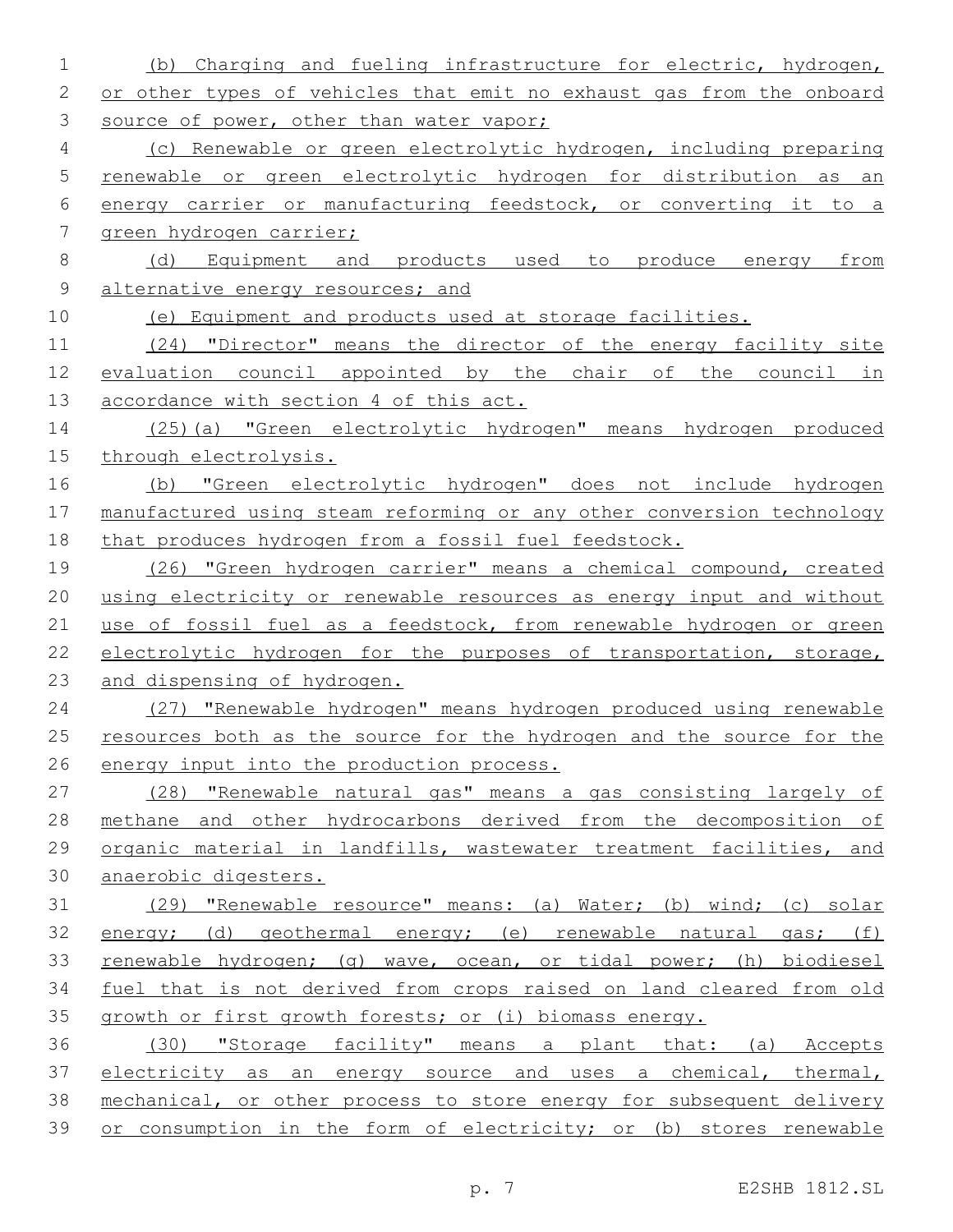# 1 hydrogen, green electrolytic hydrogen, or a green hydrogen carrier

2 for subsequent delivery or consumption.

3 **Sec. 3.** RCW 80.50.030 and 2010 c 271 s 601 and 2010 c 152 s 2 are each reenacted and amended to read as follows:4

5 (1) ((There is created and established the)) The energy facility 6 site evaluation council is created and established.

7 (2)( $(\overline{a})$ ) The chair of the council shall be appointed by the governor with the advice and consent of the senate, shall have a vote on matters before the council, shall serve for a term coextensive 10 with the term of the governor, and is removable for cause. The chair may designate a member of the council to serve as acting chair in the event of the chair's absence. The salary of the chair shall be determined under RCW 43.03.040. The chair is a "state employee" for 14 the purposes of chapter 42.52 RCW. As applicable, when attending meetings of the council, members may receive reimbursement for travel expenses in accordance with RCW 43.03.050 and 43.03.060, and are 17 eligible for compensation under RCW 43.03.250.

18 (((b) The chair or a designee shall execute all official 19 documents, contracts, and other materials on behalf of the council. 20 The Washington utilities and transportation commission shall provide 21 all administrative and staff support for the council. The commission 22 has supervisory authority over the staff of the council and shall 23 employ such personnel as are necessary to implement this chapter. Not 24 more than three such employees may be exempt from chapter 41.06 RCW. 25 The council shall otherwise retain its independence in exercising its 26 powers, functions, and duties and its supervisory control over 27 nonadministrative staff support. Membership, powers, functions, and 28 duties of the Washington state utilities and transportation 29 commission and the council shall otherwise remain as provided by  $30 \frac{1}{4}$   $\frac{1}{2}$ 

- 31 (3)(a) The council shall consist of the ((directors, 32 administrators, or their designees, of the following departments, 33 agencies, commissions, and committees or their statutory successors:
- 34 (i) Department of ecology;
- 35 (ii) Department of fish and wildlife;
- 36 (iii) Department of commerce;
- 37 (iv) Utilities and transportation commission; and
- 38 (v) Department of natural resources)) chair of the council and: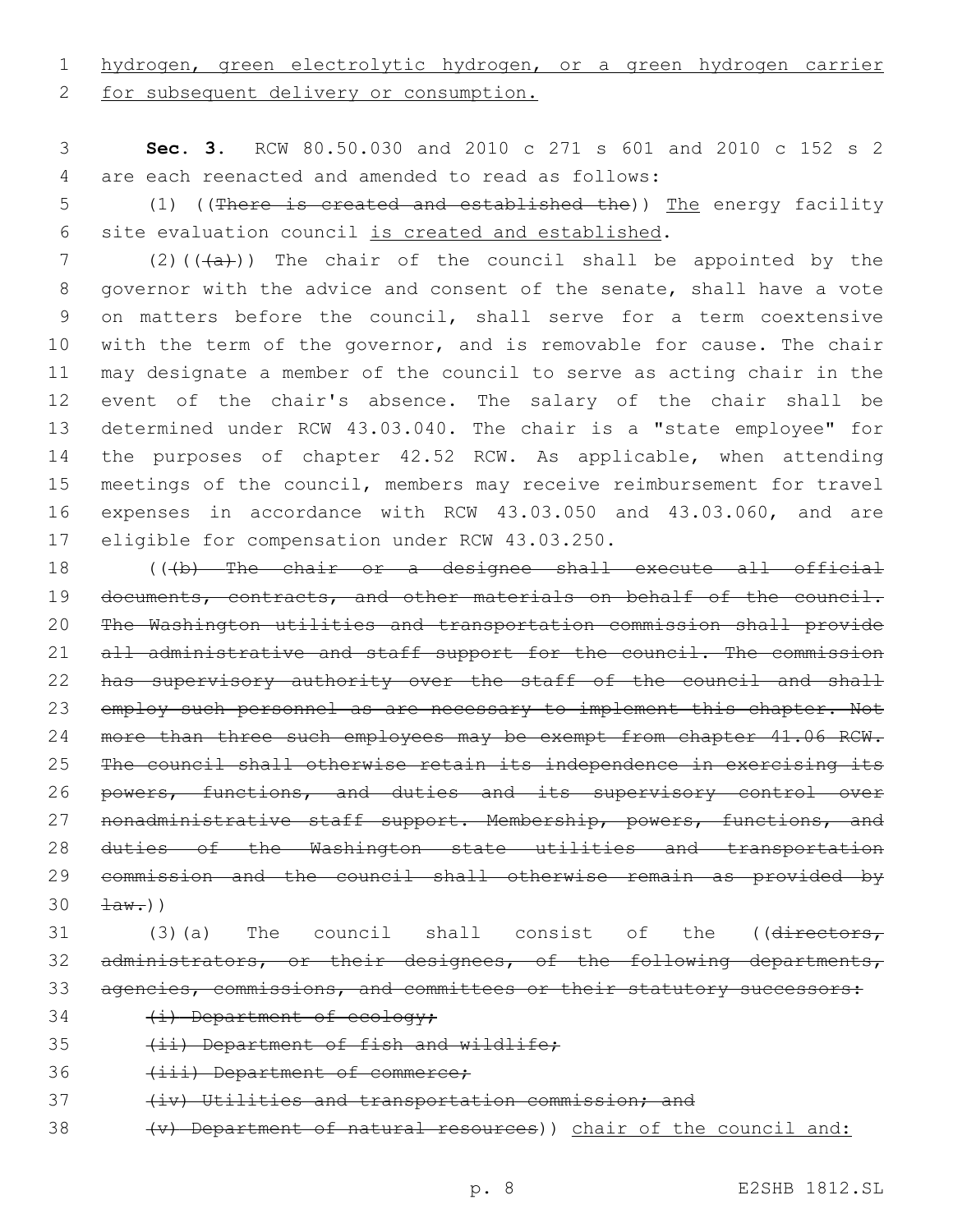| 1              | (i) The director of the department of ecology or the director's       |
|----------------|-----------------------------------------------------------------------|
| $\overline{2}$ | designee;                                                             |
| 3              | (ii) The director of the department of fish and wildlife or the       |
| 4              | director's designee;                                                  |
| 5              | The director of the department of commerce or the<br>$(i$ iii)        |
| 6              | director's designee;                                                  |
| 7              | (iv) The chair of the utilities and transportation commission or      |
| 8              | the chair's designee; and                                             |
| 9              | The commissioner of public lands or the commissioner's<br>$(\nabla)$  |
| 10             | designee.                                                             |
| 11             | The directors, administrators, or their designees, of the<br>(b)      |
| 12             | following departments, agencies, and commissions, or their statutory  |
| 13             | successors, may participate as councilmembers at their own discretion |
| 14             | provided they elect to participate no later than sixty days after an  |
| 15             | application is filed:                                                 |
| 16             | (i) Department of agriculture;                                        |
| 17             | (ii) Department of health;                                            |
| 18             | (iii) Military department; and                                        |
| 19             | (iv) Department of transportation.                                    |
| 20             | (((e) Council membership is discretionary for agencies that           |
| 21             | choose to participate under (b) of this subsection only for           |
| 22             | applications that are filed with the council on or after May 8, 2001. |
| 23             | For applications filed before May 8, 2001, council membership is      |
| 24             | mandatory for those agencies listed in (b) of this subsection.))      |
| 25             | (4) The appropriate county legislative authority of every county      |
| 26             | wherein an application for a proposed site is filed shall appoint a   |
| 27             | member or designee as a voting member to the council. The member or   |
| 28             | designee so appointed shall sit with the council only at such times   |
| 29             | as the council considers the proposed site for the county which he or |
| 30             | she represents, and such member or designee shall serve until there   |
| 31             | has been a final acceptance or rejection of the proposed site.        |

 (5) The city legislative authority of every city within whose corporate limits an energy facility is proposed to be located shall appoint a member or designee as a voting member to the council. The member or designee so appointed shall sit with the council only at such times as the council considers the proposed site for the city which he or she represents, and such member or designee shall serve until there has been a final acceptance or rejection of the proposed 39 site.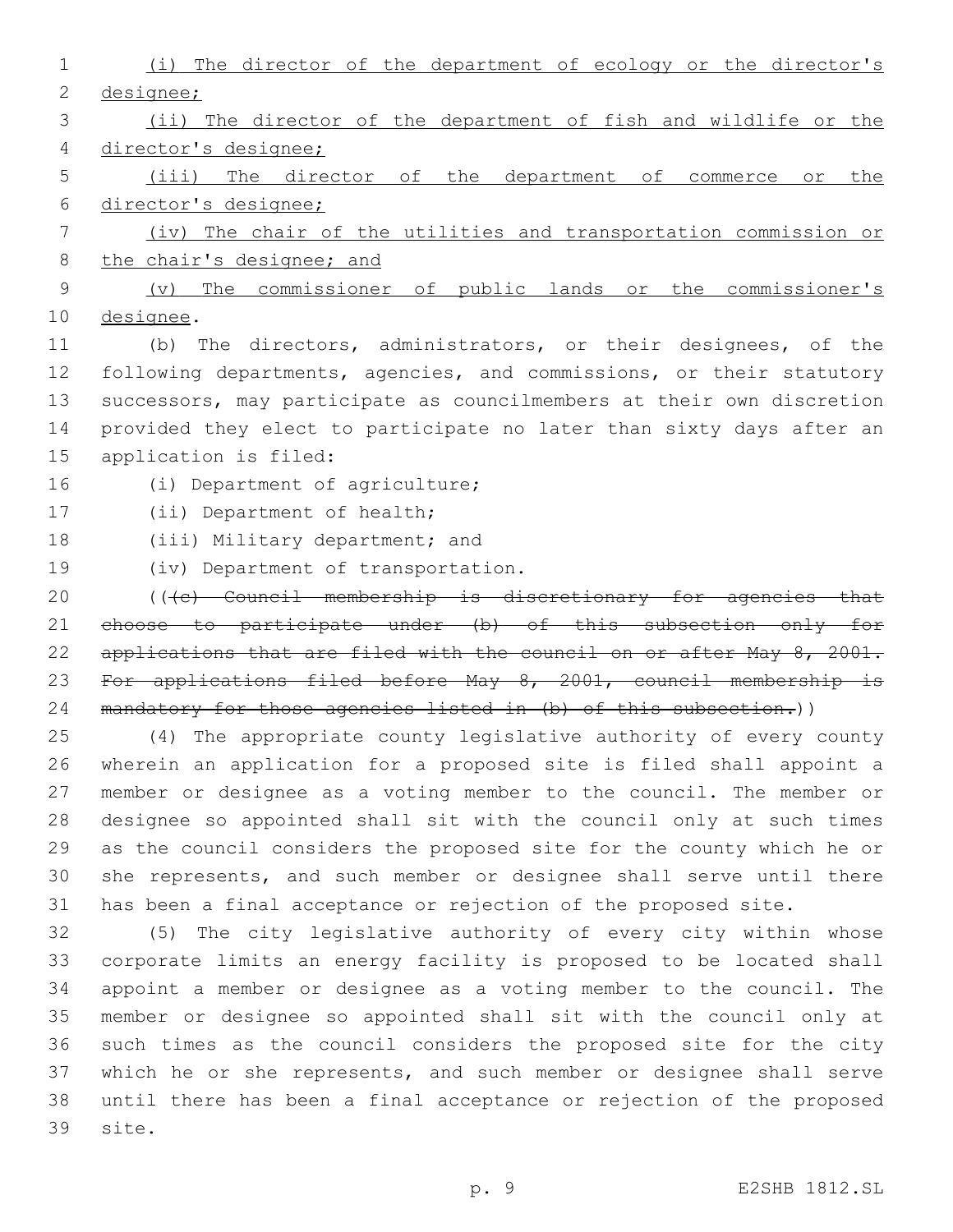(6) For any port district wherein an application for a proposed port facility is filed subject to this chapter, the port district shall appoint a member or designee as a nonvoting member to the council. The member or designee so appointed shall sit with the council only at such times as the council considers the proposed site for the port district which he or she represents, and such member or designee shall serve until there has been a final acceptance or rejection of the proposed site. The provisions of this subsection shall not apply if the port district is the applicant, either singly or in partnership or association with any other person.

 (7) A quorum of the council consists of a majority of members 12 appointed for business to be conducted.

 NEW SECTION. **Sec. 4.** A new section is added to chapter 80.50 14 RCW to read as follows:

 (1) The chair of the council or the chair's designee shall execute all official documents, contracts, and other materials on 17 behalf of the council.

 (2) The chair of the council shall appoint a director to oversee the operations of the council and carry out the duties of this chapter as delegated by the chair. The chair of the council may delegate to the director its status as appointing authority for the 22 council.

 (3) The director shall employ such administrative and professional personnel as may be necessary to perform the administrative work of the council and implement this chapter. The director has supervisory authority over all staff of the council. Not more than four employees may be exempt from chapter 41.06 RCW.

 **Sec. 5.** RCW 80.50.040 and 2001 c 214 s 6 are each amended to 29 read as follows:

30 The council shall have the following powers:

 (1) To adopt, promulgate, amend, or rescind suitable rules and regulations, pursuant to chapter 34.05 RCW, to carry out the provisions of this chapter, and the policies and practices of the 34 council in connection therewith;

 (2) To develop and apply environmental and ecological guidelines 36 in relation to the type, design, location, construction, ((and)) 37 initial operational conditions of certification, and ongoing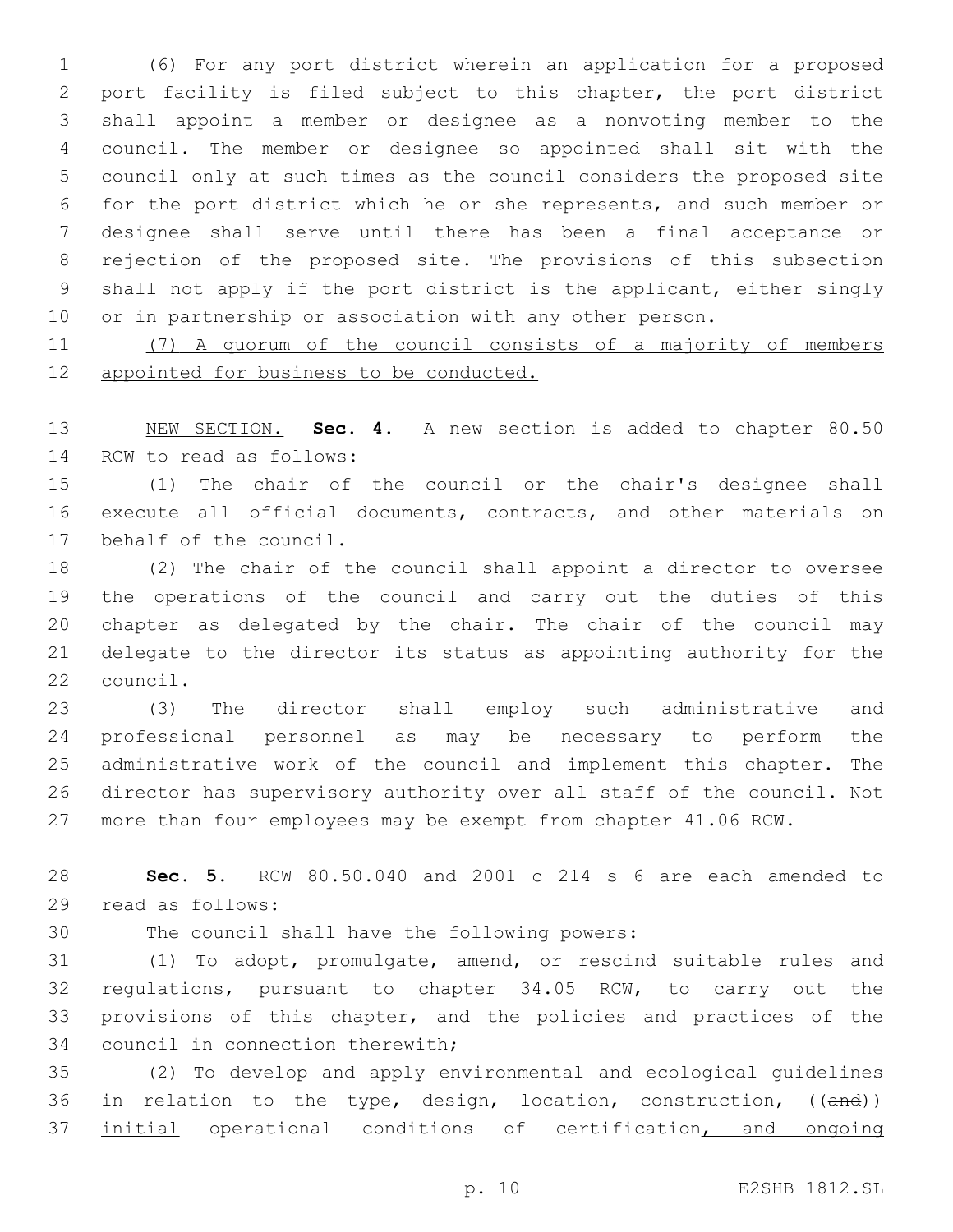regulatory oversight under the regulatory authority established in

2 this chapter of energy facilities subject to this chapter;

 (3) To establish rules of practice for the conduct of public hearings pursuant to the provisions of the Administrative Procedure 5 Act, as found in chapter 34.05 RCW;

 (4) To prescribe the form, content, and necessary supporting 7 documentation for site certification;

 (5) To receive applications for energy facility locations and to 9 investigate the sufficiency thereof;

10 (6) To ((make and contract, when applicable, for independent 11 studies of sites proposed by the applicant)) enter into contracts to 12 carry out the provisions of this chapter;

 (7) To conduct hearings on the proposed location and operational 14 conditions of the energy facilities under the regulatory authority 15 established in this chapter;

 (8) To prepare written reports to the governor which shall include: (a) A statement indicating whether the application is in compliance with the council's guidelines, (b) criteria specific to the site and transmission line routing, (c) a council recommendation as to the disposition of the application, and (d) a draft certification agreement when the council recommends approval of the 22 application;

 (9) To prescribe the means for monitoring of the effects arising from the construction and the operation of energy facilities to assure continued compliance with terms of certification and/or permits issued by the council pursuant to chapter 90.48 RCW or subsection (12) of this section: PROVIDED, That any on-site inspection required by the council shall be performed by other state agencies pursuant to interagency agreement: PROVIDED FURTHER, That the council may retain authority for determining compliance relative 31 to monitoring;

 (10) To integrate its site evaluation activity with activities of federal agencies having jurisdiction in such matters to avoid 34 unnecessary duplication;

 (11) To present state concerns and interests to other states, regional organizations, and the federal government on the location, construction, and operation of any energy facility which may affect the environment, health, or safety of the citizens of the state of 39 Washington;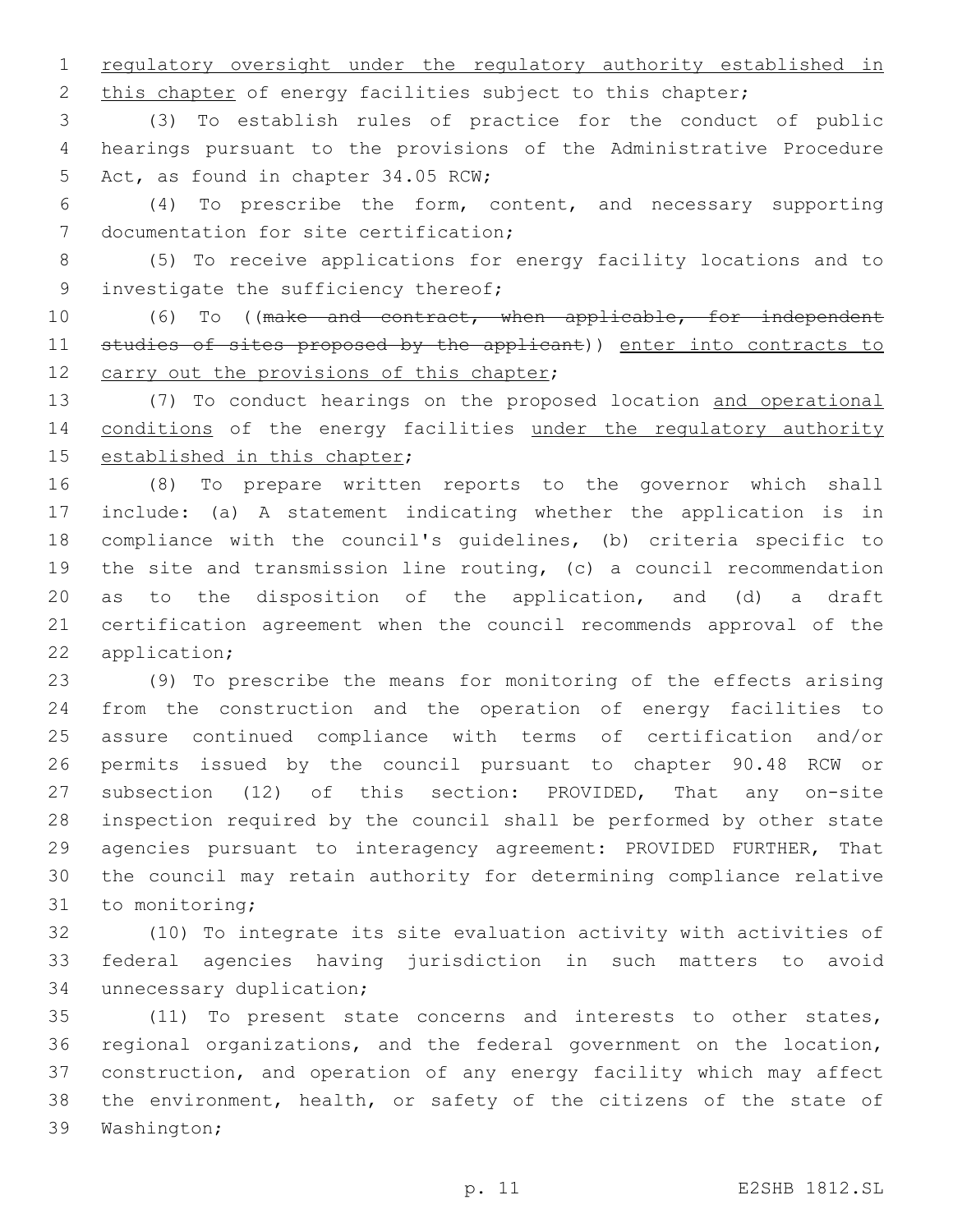(12) To issue permits in compliance with applicable provisions of the federally approved state implementation plan adopted in accordance with the Federal Clean Air Act, as now existing or hereafter amended, for the new construction, reconstruction, or enlargement or operation of energy facilities: PROVIDED, That such permits shall become effective only if the governor approves an application for certification and executes a certification agreement pursuant to this chapter: AND PROVIDED FURTHER, That all such permits be conditioned upon compliance with all provisions of the federally approved state implementation plan which apply to energy facilities covered within the provisions of this chapter; and

 (13) To serve as an interagency coordinating body for energy-13 related issues.

 **Sec. 6.** RCW 80.50.060 and 2021 c 317 s 18 are each amended to 15 read as follows:

 (1) ((Except for biofuel refineries specified in RCW 17 80.50.020(12)(g), the)) (a) The provisions of this chapter apply to the construction of energy facilities which includes the new construction of energy facilities and the reconstruction or enlargement of existing energy facilities where the net increase in physical capacity or dimensions resulting from such reconstruction or enlargement meets or exceeds those capacities or dimensions set forth in RCW 80.50.020 (12) and (21). No construction or reconstruction of such energy facilities may be undertaken, except as otherwise 25 provided in this chapter,  $((after July 15, 1977,))$  without first obtaining certification in the manner provided in this chapter.

27 ( $(42)$  The provisions of this chapter apply to the construction, reconstruction, or enlargement of a new or existing biofuel refinery specified in RCW 80.50.020(12)(g) or a new or existing energy facility that exclusively uses alternative energy resources and chooses to receive certification under this chapter, regardless of 32 the generating capacity of the project.

 $(3)$   $(3)$ ) (b) If applicants proposing the following types of 34 facilities choose to receive certification under this chapter, the 35 provisions of this chapter apply to the construction, reconstruction, or enlargement of these new or existing facilities:

 (i) Facilities that produce refined biofuel, but which are not capable of producing 25,000 barrels or more per day;

(ii) Alternative energy resource facilities;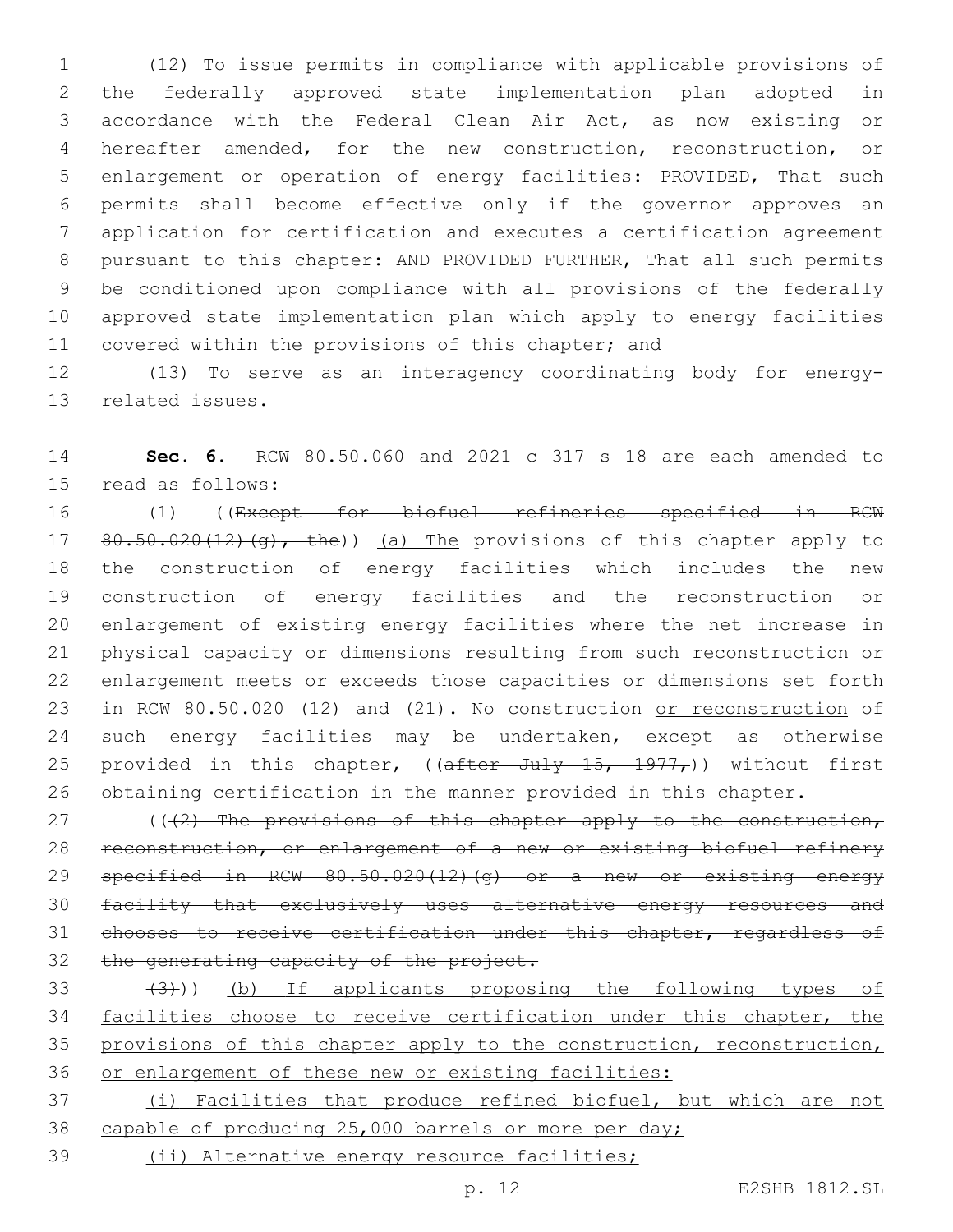(iii) Electrical transmission facilities: (A) Of a nominal voltage of at least 115,000 volts; and (B) located in more than one jurisdiction that has promulgated land use plans or zoning ordinances; (iv) Clean energy product manufacturing facilities; and (v) Storage facilities. (c) All of the council's powers with regard to energy facilities apply to all of the facilities in (b) of this subsection and these facilities are subject to all provisions of this chapter that apply 10 to an energy facility. (2)(a) The provisions of this chapter must apply to the construction, reconstruction, or modification of electrical 13 transmission facilities when  $($ :  $(i)$  The)) the facilities are located in a national interest 15 electric transmission corridor as specified in RCW 80.50.045( $($ f) 16 (ii) An applicant chooses to receive certification under this chapter, and the facilities are: (A) Of a nominal voltage of at least one hundred fifteen thousand volts and are located in a completely 19 new corridor, except for the terminus of the new facility or 20 interconnection of the new facility with the existing grid, and the corridor is not otherwise used for electrical transmission facilities; and (B) located in more than one jurisdiction that has 23 promulgated land use plans or zoning ordinances; or 24 (iii) An applicant chooses to receive certification under this 25 chapter, and the facilities are: (A) Of a nominal voltage in excess 26 of one hundred fifteen thousand volts; and (B) located outside an electrical transmission corridor identified in (a)(i) and (ii) of 28 this subsection (3))). 29 (b) For the purposes of this subsection, (("modify")) "modification" means a significant change to an electrical transmission facility and does not include the following: (i) Minor improvements such as the replacement of existing transmission line facilities or supporting structures with equivalent facilities or

p. 13 E2SHB 1812.SL

 structures; (ii) the relocation of existing electrical transmission line facilities; (iii) the conversion of existing overhead lines to underground; or (iv) the placing of new or additional conductors, supporting structures, insulators, or their accessories on or

replacement of supporting structures already built.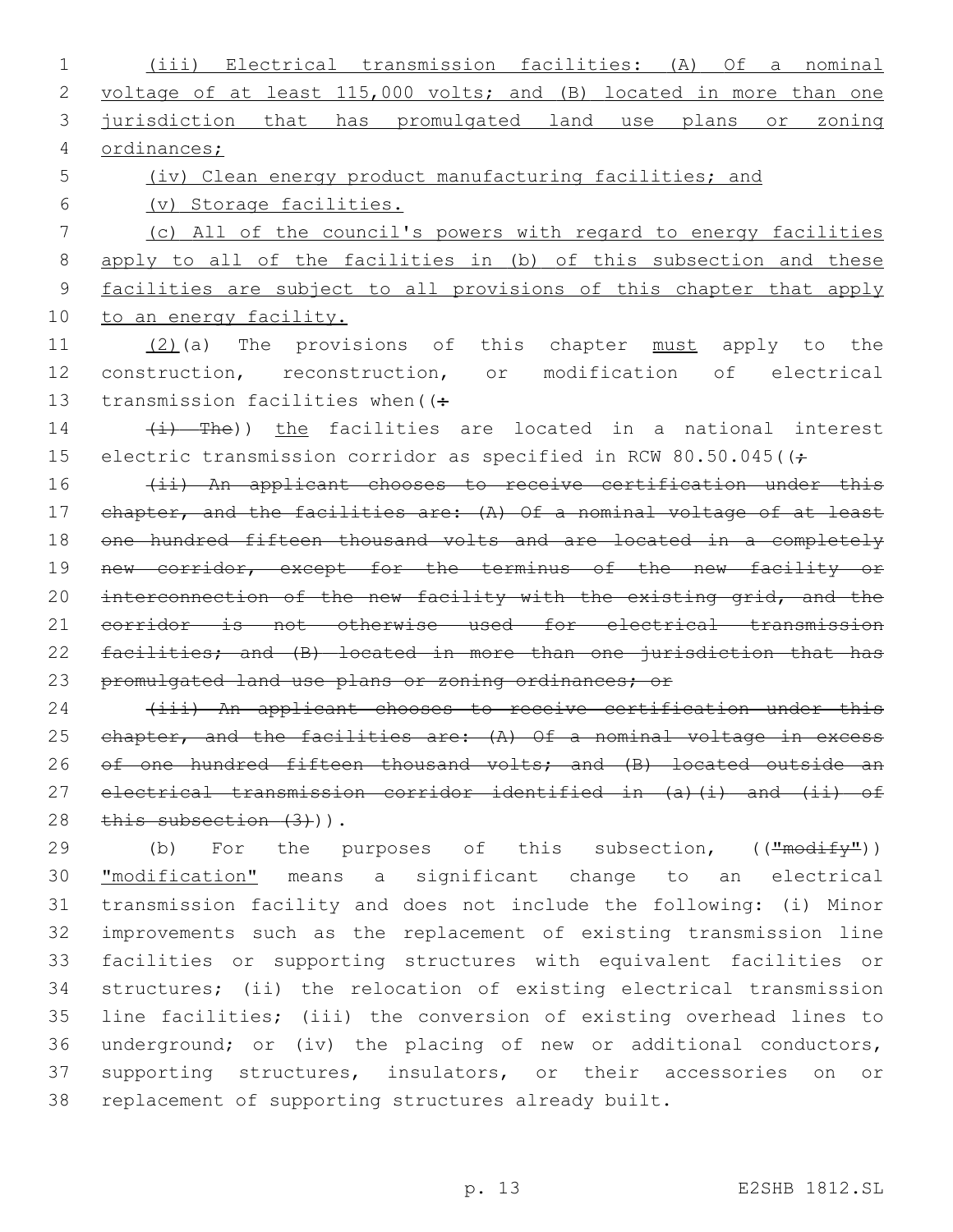(((4))) (3) The provisions of this chapter shall not apply to normal maintenance and repairs which do not increase the capacity or dimensions beyond those set forth in RCW 80.50.020 (12) and (21).

 (((5))) (4) Applications for certification of energy facilities made prior to July 15, 1977, shall continue to be governed by the applicable provisions of law in effect on the day immediately 7 preceding July 15, 1977, with the exceptions of RCW ((80.50.190 and)) 80.50.071 which shall apply to such prior applications and to site 9 certifications prospectively from July 15, 1977.

10  $((+6+))$  (5) Applications for certification shall be upon forms prescribed by the council and shall be supported by such information 12 and technical studies as the council may require.

 (6) Upon receipt of an application for certification under this 14 chapter, the chair of the council shall notify:

15 (a) The appropriate county legislative authority or authorities 16 where the proposed facility is located;

 (b) The appropriate city legislative authority or authorities 18 where the proposed facility is located;

(c) The department of archaeology and historic preservation; and

20 (d) The appropriate federally recognized tribal governments that 21 may be affected by the proposed facility.

 (7) The council must work with local governments where a project 23 is proposed to be sited in order to provide for meaningful participation and input during siting review and compliance monitoring.

 (8) The council must consult with all federally recognized tribes 27 that possess resources, rights, or interests reserved or protected by 28 federal treaty, statute, or executive order in the area where an energy facility is proposed to be located to provide early and meaningful participation and input during siting review and compliance monitoring. The chair and designated staff must offer to conduct government-to-government consultation to address issues of concern raised by such a tribe. The goal of the consultation process is to identify tribal resources or rights potentially affected by the proposed energy facility and to seek ways to avoid, minimize, or mitigate any adverse effects on tribal resources or rights. The chair must provide regular updates on the consultation to the council throughout the application review process. The report from the council to the governor required in RCW 80.50.100 must include a 40 summary of the government-to-government consultation process that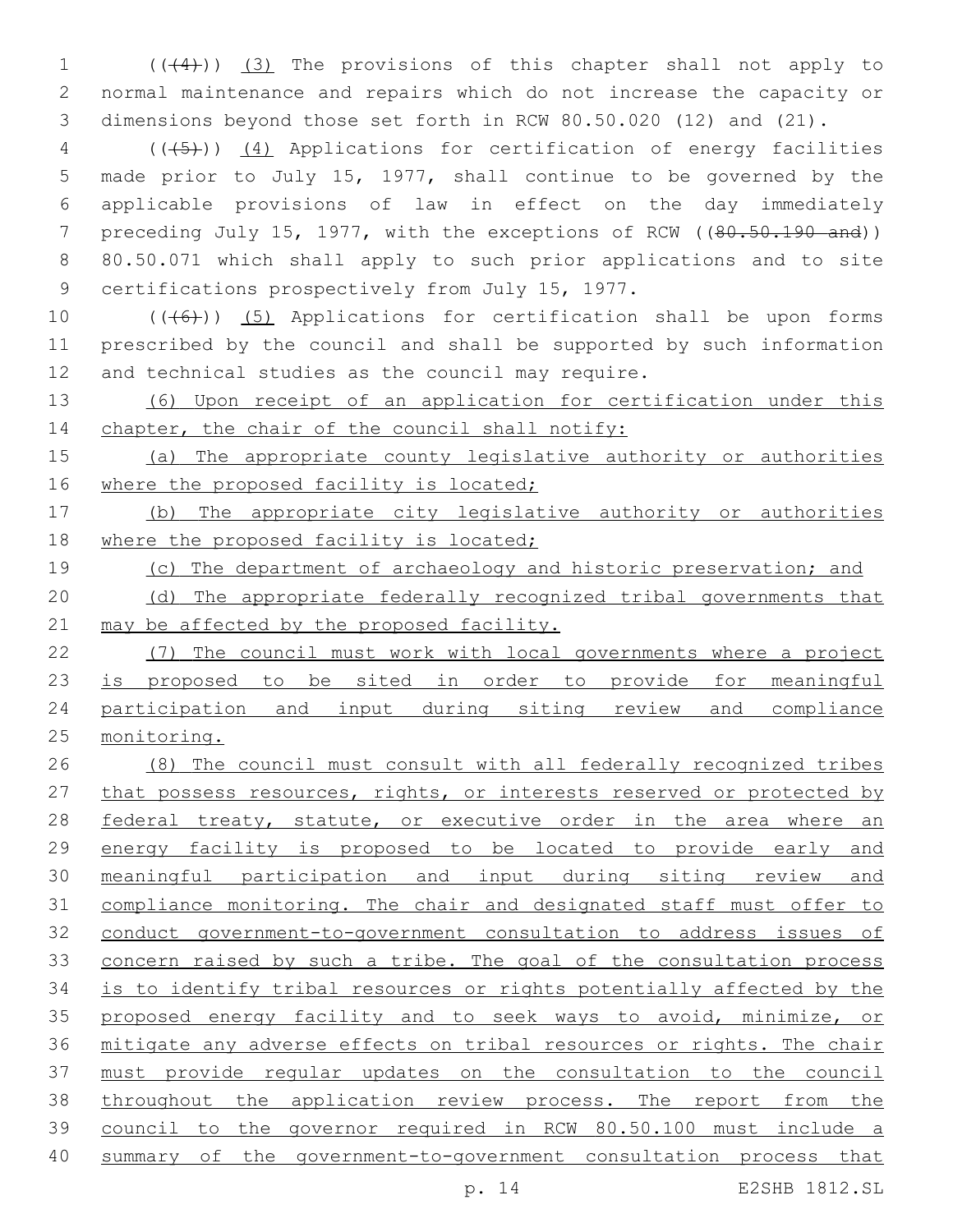1 complies with RCW 42.56.300, including the issues and proposed 2 resolutions.

 (9) The department of archaeology and historic preservation shall 4 coordinate with the affected federally recognized tribes and the applicant in order to assess potential effects to tribal cultural resources, archaeological sites, and sacred sites.

7 NEW SECTION. **Sec. 7.** A new section is added to chapter 80.50 8 RCW to read as follows:

9 (1) A person proposing to construct, reconstruct, or enlarge a 10 clean energy product manufacturing facility may choose to receive 11 certification under this chapter.

12 (2) All of the council's powers with regard to energy facilities 13 apply to clean energy product manufacturing facilities, and such a 14 facility is subject to all provisions of this chapter that apply to 15 an energy facility.

16 **Sec. 8.** RCW 80.50.071 and 2016 sp.s. c 10 s 1 are each amended 17 to read as follows:

18 (1) The council shall receive all applications for energy 19 facility site certification. Each applicant shall pay actual costs 20 incurred by the council ((and the utilities and transportation 21 eommission)) in processing an application.

22 (a) Each applicant shall, at the time of application submission, 23 ((deposit with the utilities and transportation commission)) pay to 24 the council for deposit into the energy facility site evaluation 25 council account created in section 15 of this act an amount up to 26 fifty thousand dollars, or such greater amount as specified by the 27 council after consultation with the applicant. The council ((and the 28 utilities and transportation commission)) shall charge costs against 29 the deposit if the applicant withdraws its application and has not 30 reimbursed ((the commission, on behalf of)) the council( $(\tau)$ ) for all 31 actual expenditures incurred in considering the application.

32 (b) The council may commission its own independent consultant 33 study to measure the consequences of the proposed energy facility on 34 the environment or any matter that it deems essential to an adequate 35 appraisal of the site. The council( $\sqrt{a}$  efter consultation with the 36 utilities and transportation commission,)) shall provide an estimate 37 of the cost of the study to the applicant and consider applicant comments.38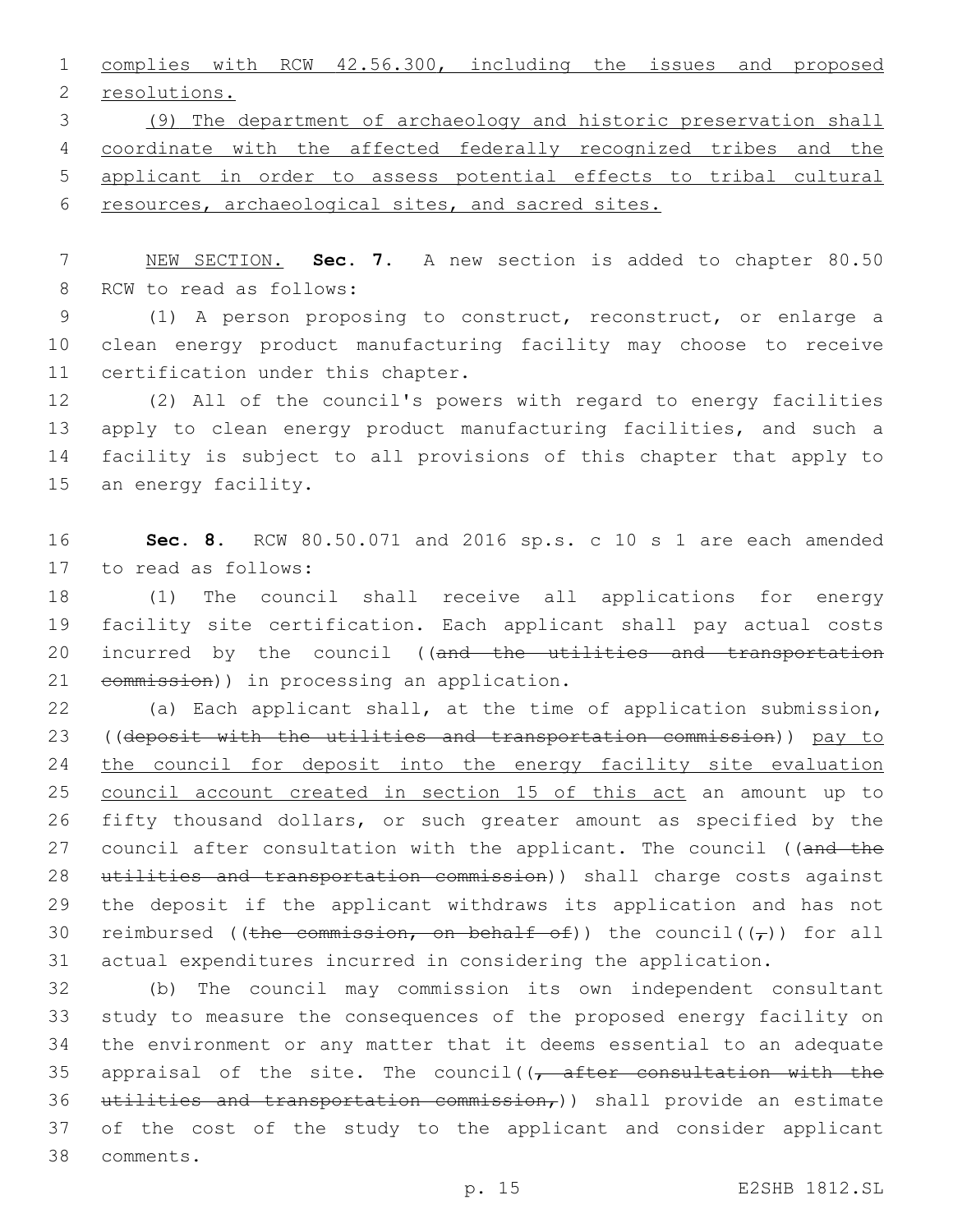1 (c) In addition to the deposit required under (a) of this 2 subsection, applicants must reimburse ((the utilities and 3 transportation commission, on behalf of)) the council( $(\tau)$ ) for actual 4 expenditures that arise in considering the application, including the 5 cost of any independent consultant study. The ((utilities and 6 transportation commission, on behalf of the)) council( $(\tau)$ ) shall 7 submit to each applicant an invoice of actual expenditures made 8 during the preceding calendar quarter in sufficient detail to explain 9 the expenditures. The applicant shall pay the ((utilities and 10 transportation commission)) council the amount of the invoice by the 11 due date.

12 (2) Each certificate holder shall pay ((to the utilities and 13 transportation commission)) the actual costs incurred by the council 14 for inspection and determination of compliance by the certificate 15 holder with the terms of the certification relative to monitoring the 16 effects of construction, operation, and site restoration of the 17 facility.

18 (a) Each certificate holder shall, within thirty days of 19 execution of the site certification agreement, ((deposit with the 20 utilities and transportation commission)) pay to the council for 21 deposit into the energy facility site evaluation council account 22 created in section 15 of this act an amount up to fifty thousand 23 dollars, or such greater amount as specified by the council after 24 consultation with the certificate holder. The council ((and the 25 utilities and transportation commission)) shall charge costs against 26 the deposit if the certificate holder ceases operations and has not 27 reimbursed ((the commission, on behalf of)) the council( $(\tau)$ ) for all 28 actual expenditures incurred in conducting inspections and 29 determining compliance with the terms of the certification.

30 (b) In addition to the deposit required under (a) of this 31 subsection, certificate holders must reimburse ((the utilities and 32 transportation commission, on behalf of)) the council( $(\tau)$ ) for actual 33 expenditures that arise in administering this chapter and determining 34 compliance. The council( $\sqrt{t}$  after consultation with the utilities and 35 transportation commission,) shall submit to each certificate holder 36 an invoice of the expenditures actually made during the preceding 37 calendar quarter in sufficient detail to explain the expenditures. 38 The certificate holder shall pay ((the utilities and transportation 39 commission)) the amount of the invoice by the due date.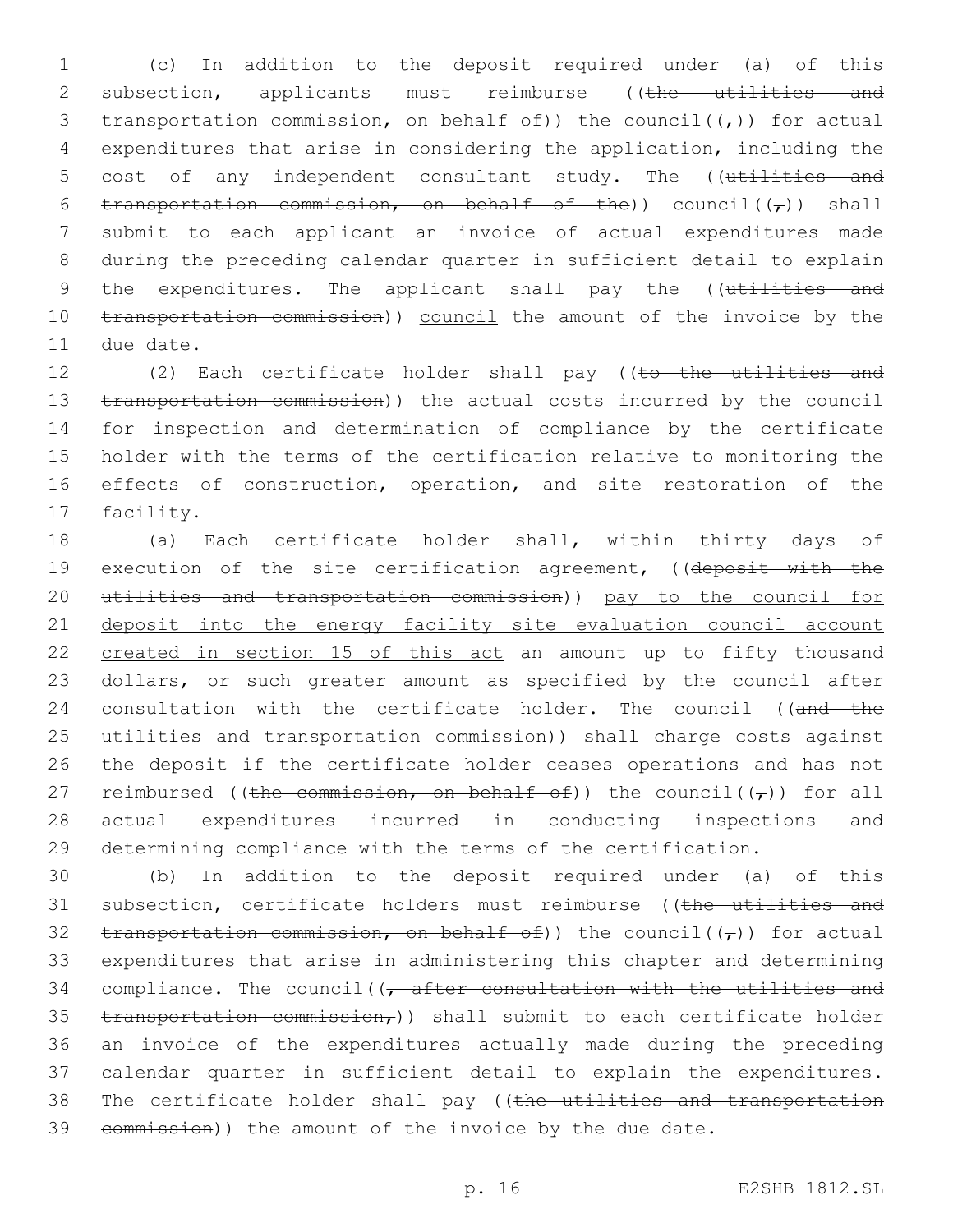(3) If an applicant or certificate holder fails to provide the initial deposit, or if subsequently required payments are not received within thirty days following receipt of the invoice from the council, the council may (a) in the case of the applicant, suspend processing of the application until payment is received; or (b) in the case of a certificate holder, suspend the certification.

 (4) All payments required of the applicant or certificate holder 8 under this section are to be made to the ((utilities and transportation commission who shall make payments as instructed by 10 the council from the funds submitted)) council for deposit into the energy facility site evaluation council account created in section 15 12 of this act. All such funds shall be subject to state auditing procedures. Any unexpended portions of the deposit shall be returned to the applicant within sixty days following the conclusion of the application process or to the certificate holder within sixty days after a determination by the council that the certificate is no longer required and there is no continuing need for compliance with its terms. For purposes of this section, "conclusion of the application process" means after the governor's decision granting or denying a certificate and the expiration of any opportunities for 21 judicial review.

 (5)(a) Upon receipt of an application for an energy facility site certification proposing an energy plant or alternative energy resource that is connected to electrical transmission facilities of a nominal voltage of at least one hundred fifteen thousand volts, the council shall notify in writing the United States department of defense. The notification shall include, but not be limited to, the 28 following:

 (i) A description of the proposed energy plant or alternative 30 energy resource;

31 (ii) The location of the site;

 (iii) The placement of the energy plant or alternative energy 33 resource on the site;

 (iv) The date and time by which comments must be received by the 35 council; and

(v) Contact information of the council and the applicant.

 (b) The purpose of the written notification is to provide an opportunity for the United States department of defense to comment upon the application, and to identify potential issues relating to the placement and operations of the energy plant or alternative

p. 17 E2SHB 1812.SL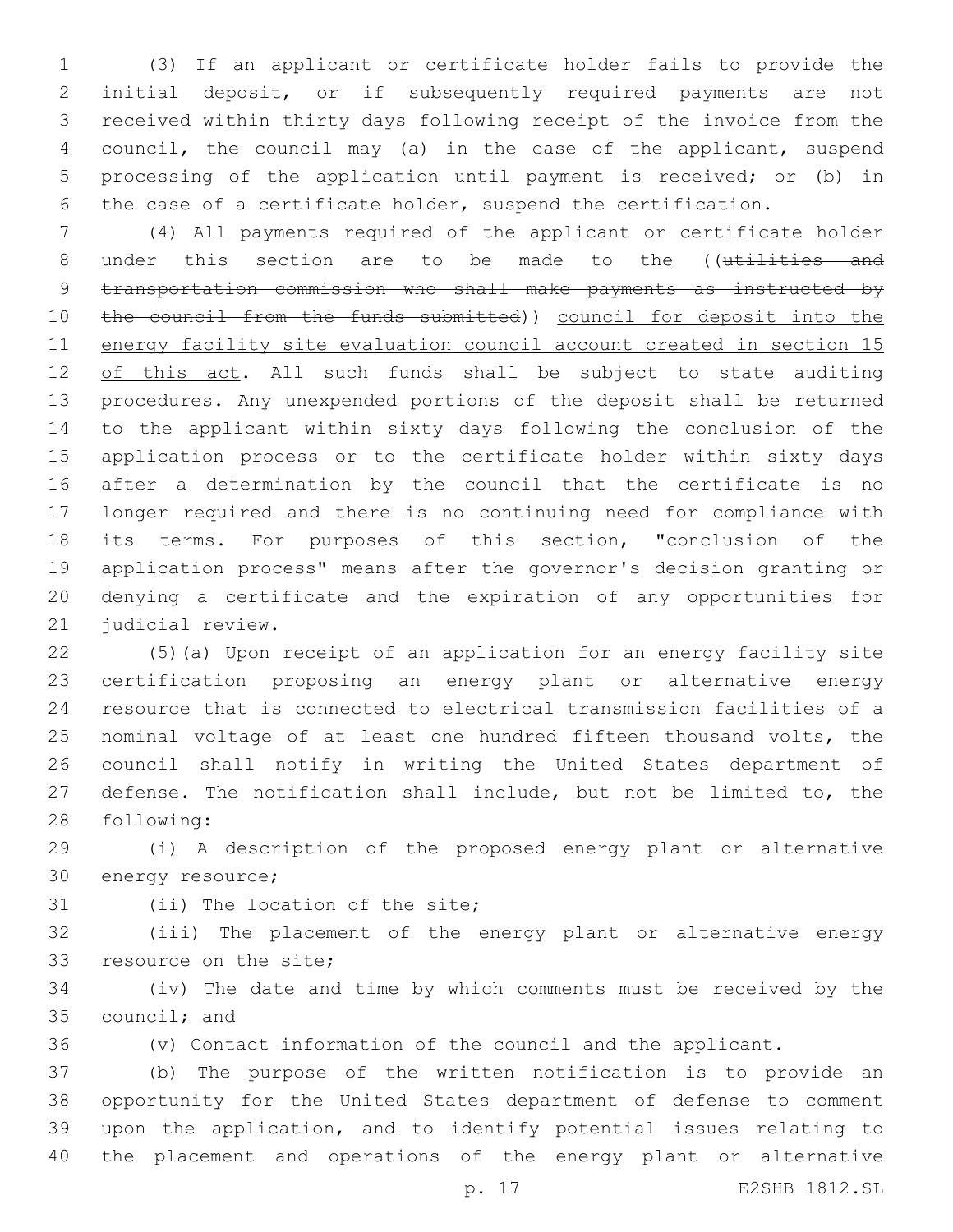energy resource, before a site certification application is approved. The time period set forth by the council for receipt of such comments shall not extend the time period for the council's processing of the application.4

 (c) In order to assist local governments required to notify the United States department of defense under RCW 35.63.270, 35A.63.290, and 36.01.320, the council shall post on its website the appropriate information for contacting the United States department of defense.

 **Sec. 9.** RCW 80.50.090 and 2006 c 205 s 3 and 2006 c 196 s 6 are 10 each reenacted and amended to read as follows:

 (1) The council shall conduct an informational public hearing in the county of the proposed site as soon as practicable but not later than sixty days after receipt of an application for site 14 certification. However, the place of such public hearing shall be as 15 close as practical to the proposed site.

 (2) Subsequent to the informational public hearing, the council shall conduct a public hearing to determine whether or not the proposed site is consistent and in compliance with city, county, or 19 regional land use plans or zoning ordinances((. If it is determined that the proposed site does conform with existing land use plans or 21 zoning ordinances in effect as of the date of the application, the 22 eity, county, or regional planning authority shall not thereafter change such land use plans or zoning ordinances so as to affect the 24 proposed site)) on the date of the application.

 (3)(a) After the submission of an environmental checklist and prior to issuing a threshold determination that a facility is likely 27 to cause a significant adverse environmental impact under chapter 28 43.21C RCW, the director must notify the project applicant and 29 explain in writing the basis for its anticipated determination of significance. Prior to issuing the threshold determination of 31 significance, the director must give the project applicant the option of withdrawing and revising its application and the associated environmental checklist to clarify or make changes to features of the proposal that are designed to mitigate the impacts that were the basis of the director's anticipated determination of significance. The director shall make the threshold determination based upon the changed or clarified proposal following the applicant's submittal. The director must provide an opportunity for public comment on a project for which a project applicant has withdrawn and revised the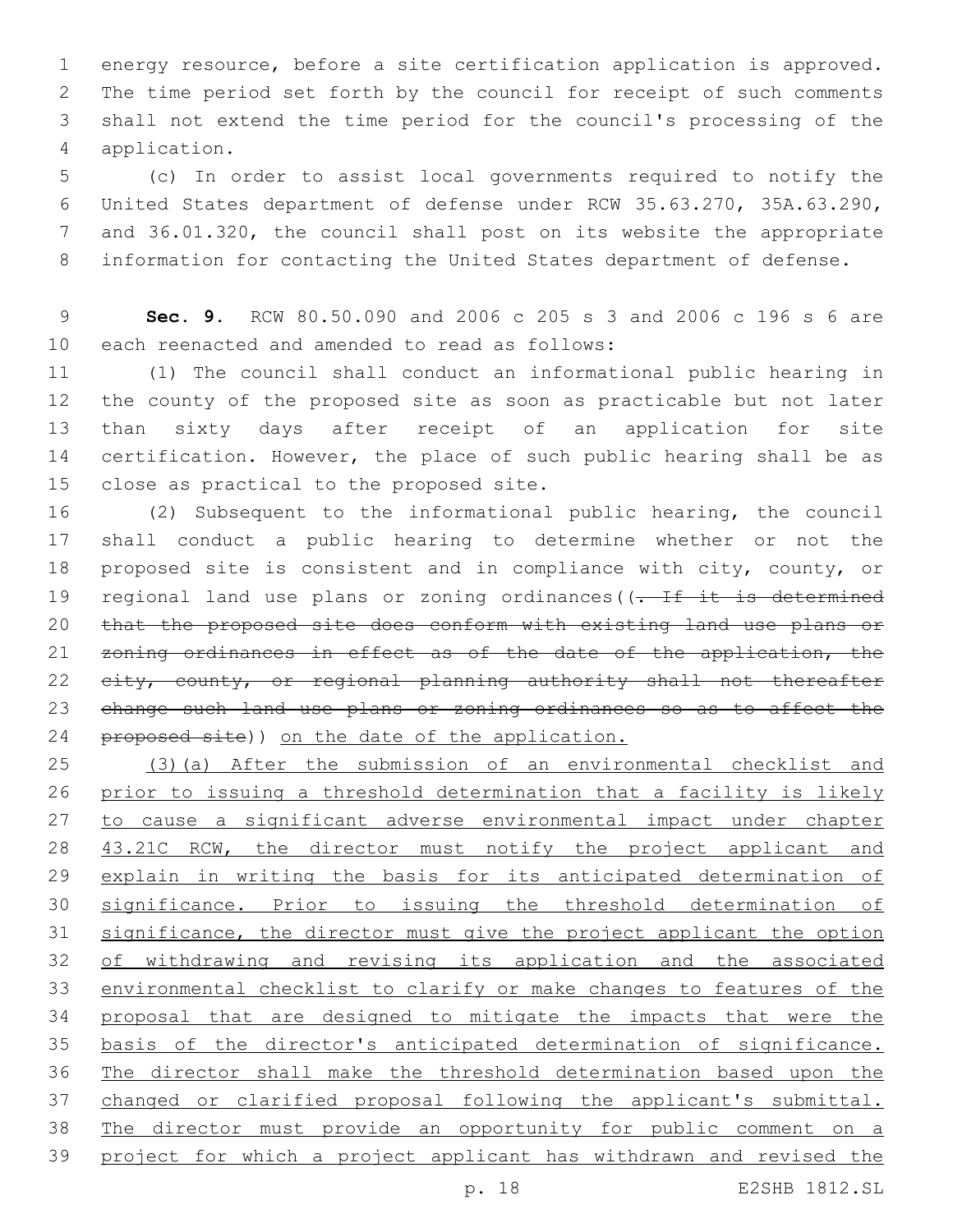application and environmental checklist and subsequently received a threshold determination of nonsignificance or mitigated determination

3 of nonsignificance.

 (b) The notification required under (a) of this subsection is not an official determination by the director and is not subject to appeal under chapter 43.21C RCW.6

 (((3))) (4) Prior to the issuance of a council recommendation to the governor under RCW 80.50.100 a public hearing, conducted as an adjudicative proceeding under chapter 34.05 RCW, the administrative 10 procedure act, shall be held.

 (a) At such public hearing any person shall be entitled to be heard in support of or in opposition to the application for 13 certification by raising one or more specific issues, provided that the person has raised the issue or issues in writing with specificity during the application review process or during the public comment period that will be held prior to the start of the adjudicative hearing.

 (b) If the environmental impact of the proposed facility in an application for certification is not significant or will be mitigated to a nonsignificant level under RCW 43.21C.031, the council may limit 21 the topic of the public hearing conducted as an adjudicative proceeding under this section to whether any land use plans or zoning ordinances with which the proposed site is determined to be inconsistent under subsection (2) of this section should be preempted.

 (5) After expedited processing is granted under RCW 80.50.075, the council must hold a public meeting to take comments on the proposed application prior to issuing a council recommendation to the 29 qovernor.

30  $((+4))$   $(6)$  Additional public hearings shall be held as deemed appropriate by the council in the exercise of its functions under 32 this chapter.

 **Sec. 10.** RCW 80.50.100 and 2011 c 180 s 109 are each amended to read as follows:34

 (1)(a) The council shall report to the governor its recommendations as to the approval or rejection of an application for certification within twelve months of receipt by the council of 38 ((such)) an application deemed complete by the director, or such later time as is mutually agreed by the council and the applicant.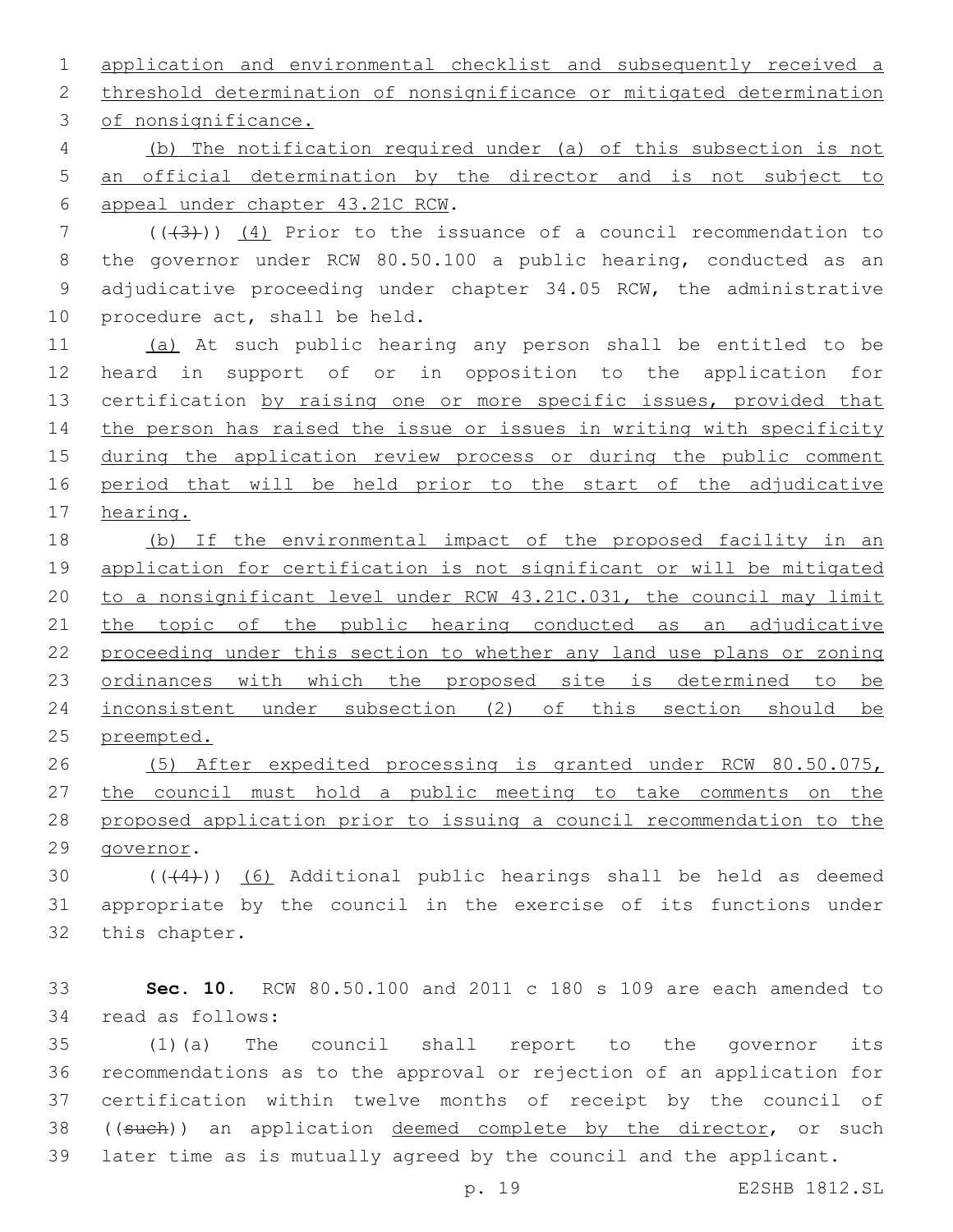(b) The council shall review and consider comments received during the application process in making its recommendation.

 (c) In the case of an application filed prior to December 31, 2025, for certification of an energy facility proposed for construction, modification, or expansion for the purpose of providing generating facilities that meet the requirements of RCW 80.80.040 and 7 are located in a county with a coal-fired electric ((generating 8 <del>[generation]</del>)) generation facility subject to RCW 80.80.040(3)(c), the council shall expedite the processing of the application pursuant to RCW 80.50.075 and shall report its recommendations to the governor within one hundred eighty days of receipt by the council of such an application, or a later time as is mutually agreed by the council and 13 the applicant.

 (2) If the council recommends approval of an application for certification, it shall also submit a draft certification agreement with the report. The council shall include conditions in the draft certification agreement to implement the provisions of this 18 chapter( $(\tau)$ ) including, but not limited to, conditions to protect 19 state  $((\theta \hat{r}))_L$  local governmental<sub>L</sub> or community interests, or overburdened communities as defined in RCW 70A.02.010 affected by the 21 construction or operation of the ((energy)) facility, and conditions designed to recognize the purpose of laws or ordinances, or rules or regulations promulgated thereunder, that are preempted or superseded pursuant to RCW 80.50.110 as now or hereafter amended.

25 (3)(a) Within ((sixty)) 60 days of receipt of the council's report the governor shall take one of the following actions:

 (i) Approve the application and execute the draft certification 28 agreement; or

29 (ii) Reject the application; or

 (iii) Direct the council to reconsider certain aspects of the 31 draft certification agreement.

 (b) The council shall reconsider such aspects of the draft certification agreement by reviewing the existing record of the application or, as necessary, by reopening the adjudicative proceeding for the purposes of receiving additional evidence. Such reconsideration shall be conducted expeditiously. The council shall resubmit the draft certification to the governor incorporating any 38 amendments deemed necessary upon reconsideration. Within ((sixty)) 60 days of receipt of such draft certification agreement, the governor shall either approve the application and execute the certification

p. 20 E2SHB 1812.SL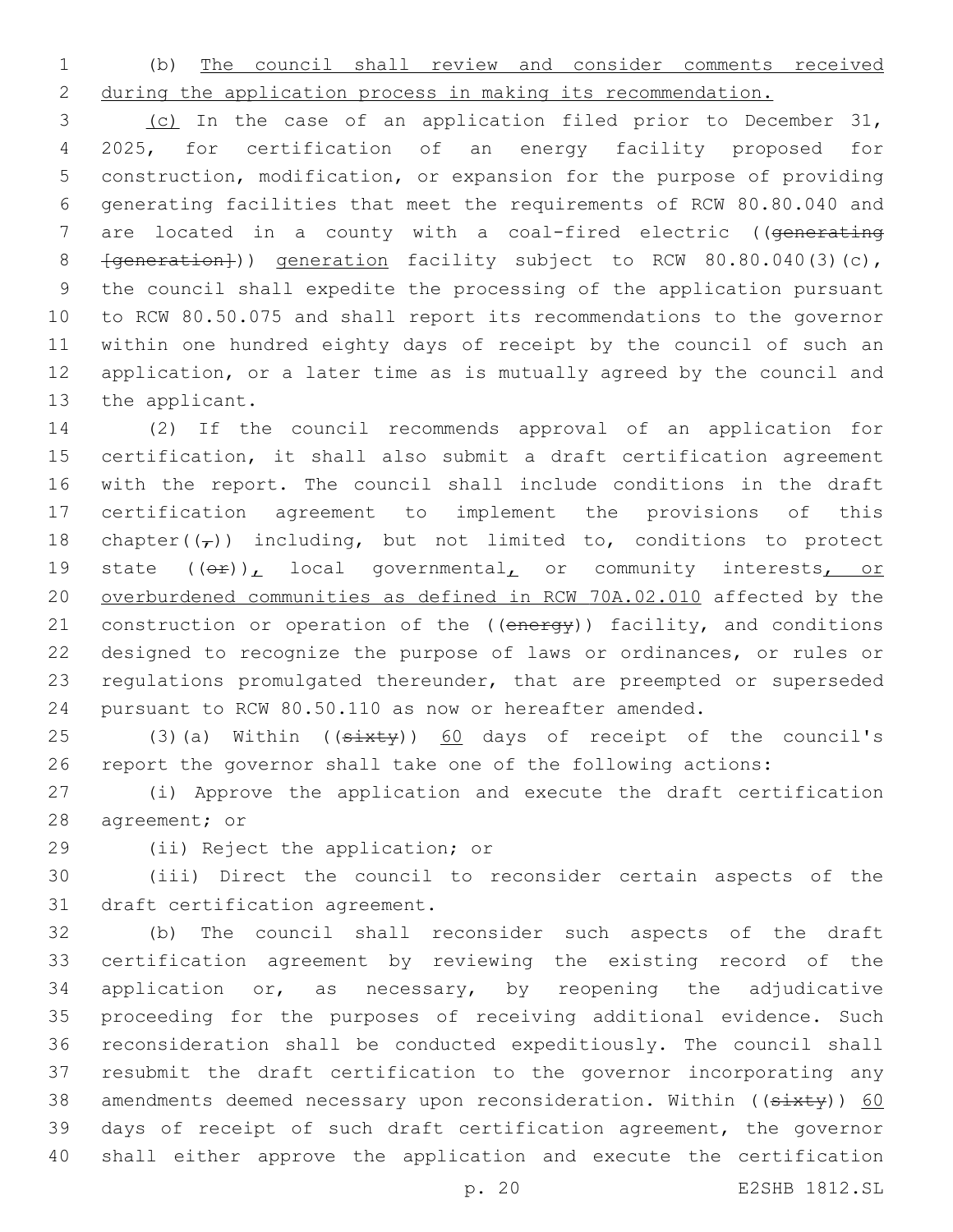1 agreement or reject the application. The certification agreement 2 shall be binding upon execution by the governor and the applicant.

 (4) The rejection of an application for certification by the governor shall be final as to that application but shall not preclude submission of a subsequent application for the same site on the basis of changed conditions or new information.6

7 **Sec. 11.** RCW 80.50.175 and 1983 c 3 s 205 are each amended to 8 read as follows:

9 (1) In addition to all other powers conferred on the council 10 under this chapter, the council shall have the powers set forth in 11 this section.

12 (2) ((The council, upon request of any potential applicant, is 13 authorized, as provided in this section, to conduct a preliminary 14 study of any potential site prior to receipt of an application for 15 site certification. A fee of ten thousand dollars for each potential 16 site, to be applied toward the cost of any study agreed upon pursuant 17 to subsection (3) of this section, shall accompany the request and 18 shall be a condition precedent to any action on the request by the 19 council.

20 (3) After receiving a request to study a potential site, the 21 council shall commission its own independent consultant to study 22 matters relative to the potential site. The study shall include, but 23 need not be limited to, the preparation and analysis of environmental 24 impact information for the proposed potential site and any other 25 matter the council and the potential applicant deem essential to an 26 adequate appraisal of the potential site. In conducting the study, 27 the council is authorized to cooperate and work jointly with the 28 county or counties in which the potential site is located, any 29 federal, state, or local governmental agency that might be requested 30 to comment upon the potential site, and any municipal or public 31 corporation having an interest in the matter. The full cost of the 32 study shall be paid by the potential applicant: PROVIDED, That such 33 costs exceeding a total of ten thousand dollars shall be payable 34 subject to the potential applicant giving prior approval to such 35 excess amount.

 (4) Any study prepared by the council pursuant to subsection (3) 37 of this section may be used in place of the "detailed statement" required by RCW 43.21C.030(2)(c) by any branch of government except the council created pursuant to chapter 80.50 RCW.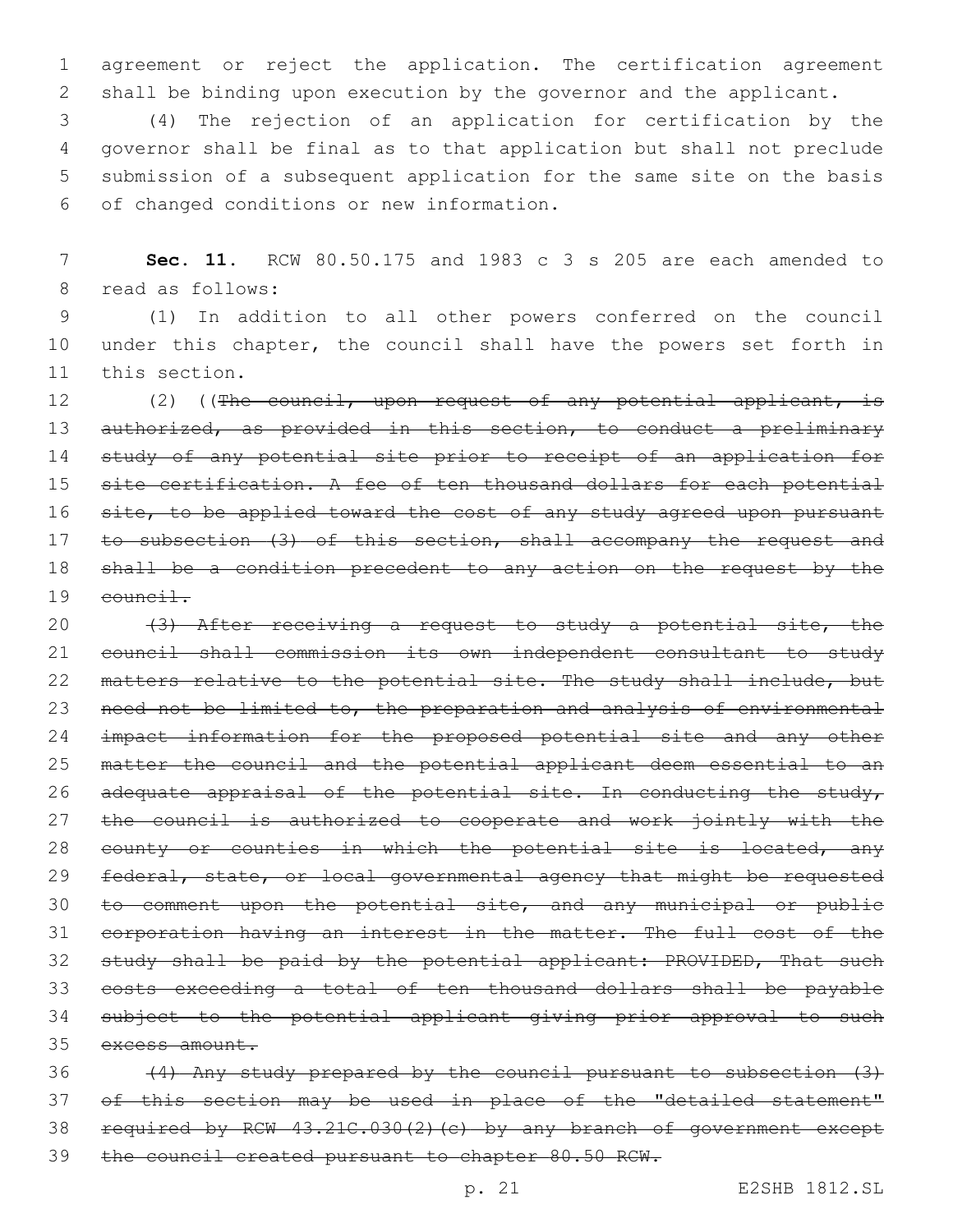(5) All payments required of the potential applicant under this 2 section are to be made to the state treasurer, who in turn shall pay the consultant as instructed by the council. All such funds shall be 4 subject to state auditing procedures. Any unexpended portions thereof 5 shall be returned to the potential applicant.

 (6) Nothing in this section shall change the requirements for an application for site certification or the requirement of payment of a 8 fee as provided in RCW 80.50.071, or change the time for disposition of an application for certification as provided in RCW 80.50.100.

 (7) Nothing in this section shall be construed as preventing a 11 eity or county from requiring any information it deems appropriate to make a decision approving a particular location.)) (a) The council, upon agreement with any potential applicant, is authorized as 14 provided in this section to conduct a preliminary study of any potential project prior to receipt of an application for site 16 certification. This preliminary study must be completed before any environmental review or process under RCW 43.21C.031 is initiated. A 18 fee of \$10,000 for each potential project, to be applied toward the 19 cost of any study agreed upon pursuant to (b) of this subsection, must accompany the agreement and is a condition precedent to any 21 action on the agreement by the council.

22 (b) Upon agreement with the potential applicant, the council may commission its own independent consultant to study matters relative 24 to the potential project. In conducting the study, the council is 25 authorized to cooperate and work jointly with the county or counties 26 in which the potential project is located, any federal, state, local, 27 or tribal governmental agency that might be requested to comment on the potential project, and any municipal or public corporation having an interest in the matter. The full cost of the study must be paid by the potential applicant. However, costs exceeding a total of \$10,000 are payable subject to the potential applicant giving prior approval to such an excess amount.

 (3) All payments required of the potential applicant under this section must be deposited into the energy facility site evaluation council account created in section 15 of this act. All of these funds are subject to state auditing procedures. Any unexpended portions of the funds must be returned to the potential applicant.

 (4) If a potential applicant subsequently submits a formal application for site certification to the council for a site where a preliminary study was conducted, payments made under this section for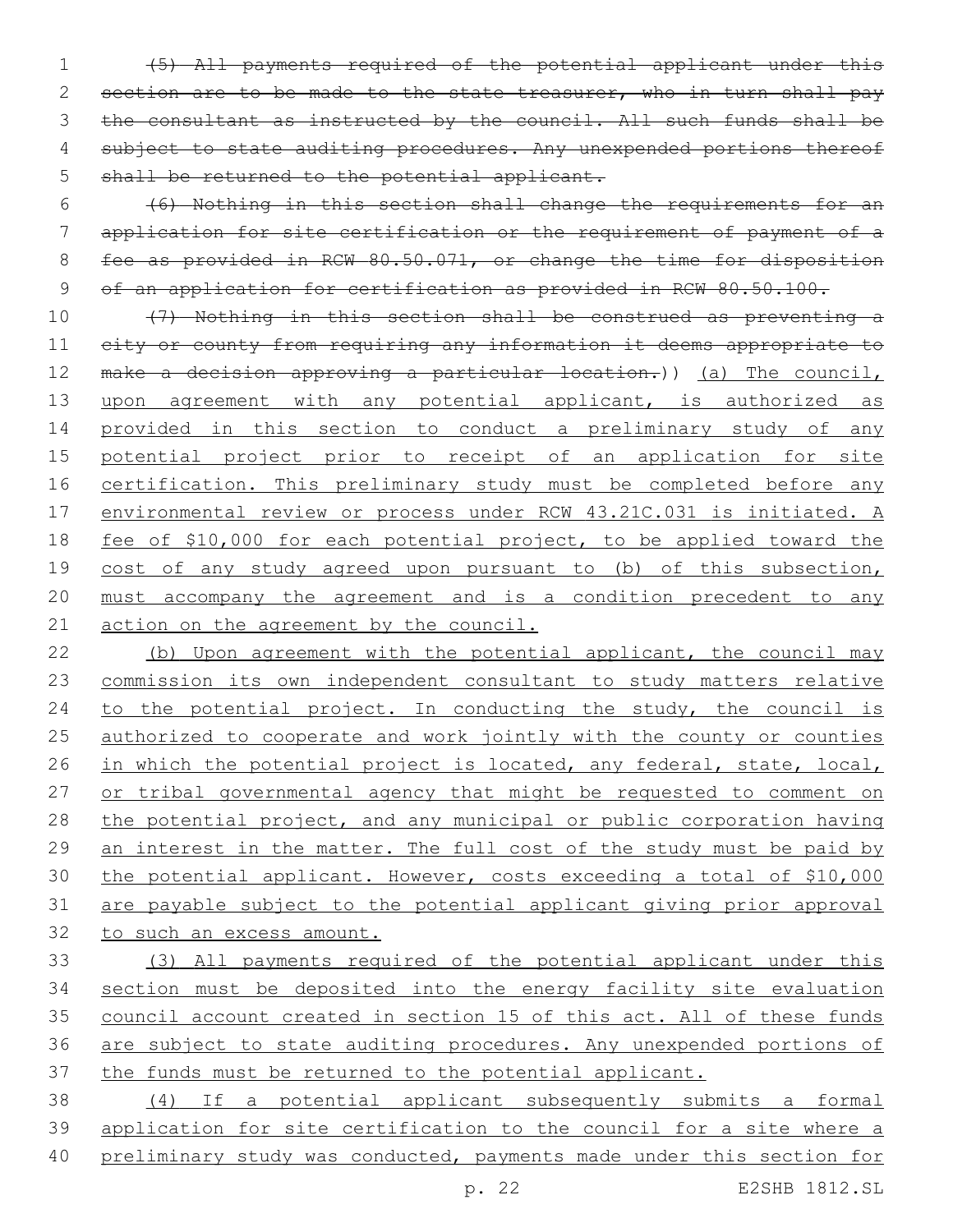## 1 that study may be considered as payment towards the application fee

2 provided in RCW 80.50.071.

 NEW SECTION. **Sec. 12.** A new section is added to chapter 80.50 4 RCW to read as follows:

 (1) Except for the siting of electrical transmission facilities, any potential applicant may request a preapplication review of a proposed project. Council staff must review the preapplicant's draft application materials and provide comments on either additional studies or stakeholder and tribal input, or both, that should be included in the formal application for site certification. Council staff must inform affected federally recognized tribes under RCW 80.50.060 of the preapplication review. The department of archaeology and historic preservation shall coordinate with the affected federally recognized tribes and the applicant in order to assess potential effects to tribal cultural resources, archaeological sites, 16 and sacred sites.

 (2) After initial review, the director and the applicant may agree on fees to be paid by the applicant so that council staff may conduct further review and consultation, including contracting for 20 review by other parties.

 **Sec. 13.** RCW 80.50.340 and 2007 c 325 s 4 are each amended to 22 read as follows:

 (1) A preapplicant applying under RCW 80.50.330 shall pay to the council a fee of ten thousand dollars to be applied to the cost of the preapplication process as a condition precedent to any action by the council, provided that costs in excess of this amount shall be paid only upon prior approval by the preapplicant, and provided further that any unexpended portions thereof shall be returned to the 29 preapplicant.

 (2) The council shall consult with the preapplicant and prepare a plan for the preapplication process which shall commence with an 32 informational public hearing within ((sixty)) 60 days after the receipt of the preapplication fee as provided in RCW 80.50.090.

 (3) The preapplication plan shall include but need not be limited 35 to:

 (a) An initial consultation to explain the proposal and request input from council staff, federal and state agencies, cities, towns,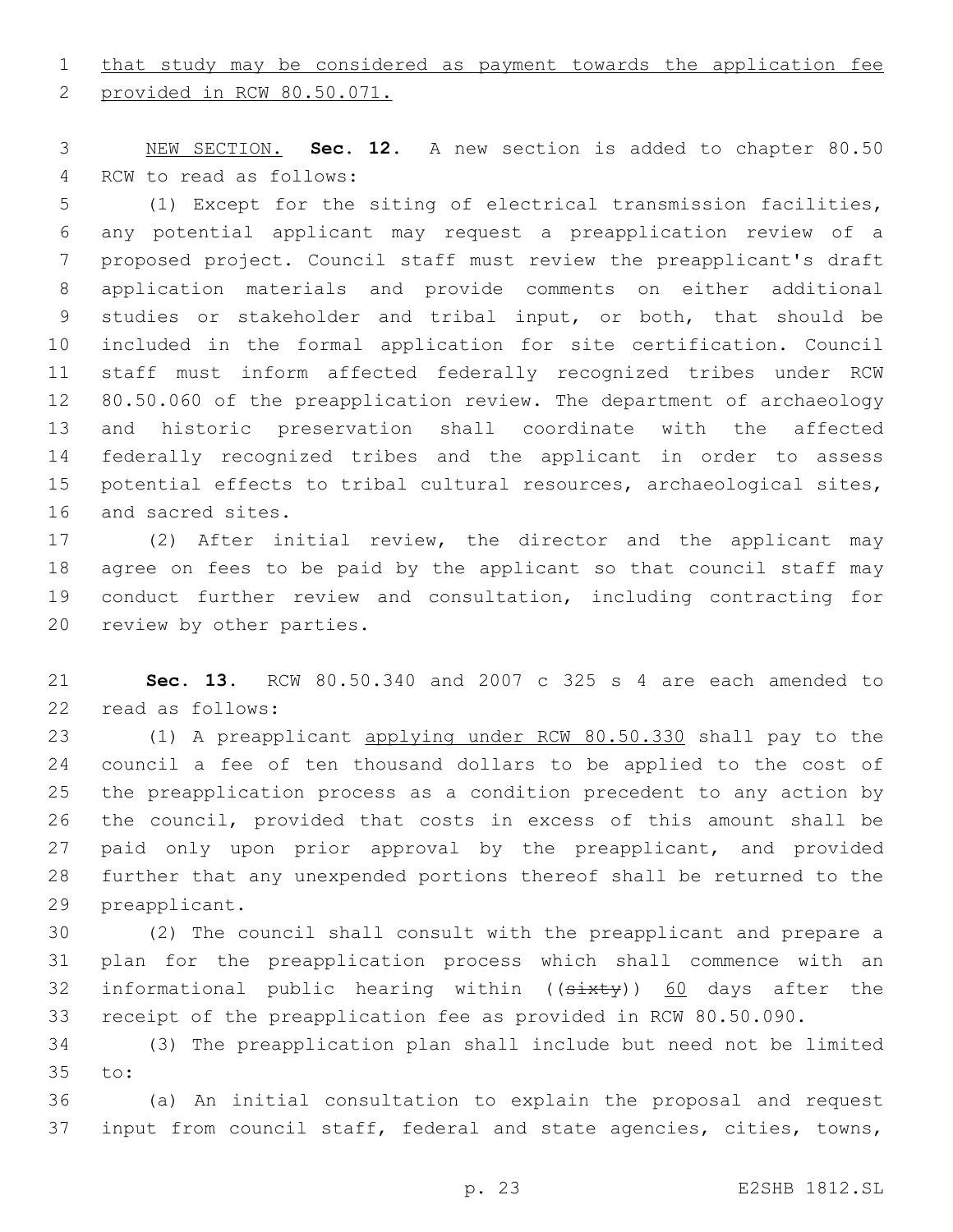counties, port districts, tribal governments, property owners, and 2 interested individuals;

 (b) Where applicable, a process to guide negotiations between the preapplicant and cities, towns, and counties within the corridor 5 proposed pursuant to RCW 80.50.330.

 (4) Fees paid under this section must be deposited in the energy facility site evaluation council account created in section 15 of this act.

 NEW SECTION. **Sec. 14.** A new section is added to chapter 41.06 10 RCW to read as follows:

 In addition to the exemptions provided under RCW 41.06.070, the provisions of this chapter do not apply to the following positions at the energy facility site evaluation council: The director; the 14 personal secretary to the director and the council chair; and up to 15 two professional staff members.

 NEW SECTION. **Sec. 15.** A new section is added to chapter 80.50 17 RCW to read as follows:

 The energy facility site evaluation council account is created in the custody of the state treasurer. All receipts from funds received by the council for all payments, including fees, deposits, and reimbursements received under this chapter must be deposited into the account. Expenditures from the account may be used for purposes set forth in this chapter. Only the chair of the council or the chair's designee may authorize expenditures from the account. The account is subject to allotment procedures under chapter 43.88 RCW, but an 26 appropriation is not required for expenditures.

 **Sec. 16.** RCW 43.79A.040 and 2021 c 175 s 10 and 2021 c 108 s 5 are each reenacted and amended to read as follows:

 (1) Money in the treasurer's trust fund may be deposited, invested, and reinvested by the state treasurer in accordance with RCW 43.84.080 in the same manner and to the same extent as if the money were in the state treasury, and may be commingled with moneys in the state treasury for cash management and cash balance purposes.

 (2) All income received from investment of the treasurer's trust fund must be set aside in an account in the treasury trust fund to be 36 known as the investment income account.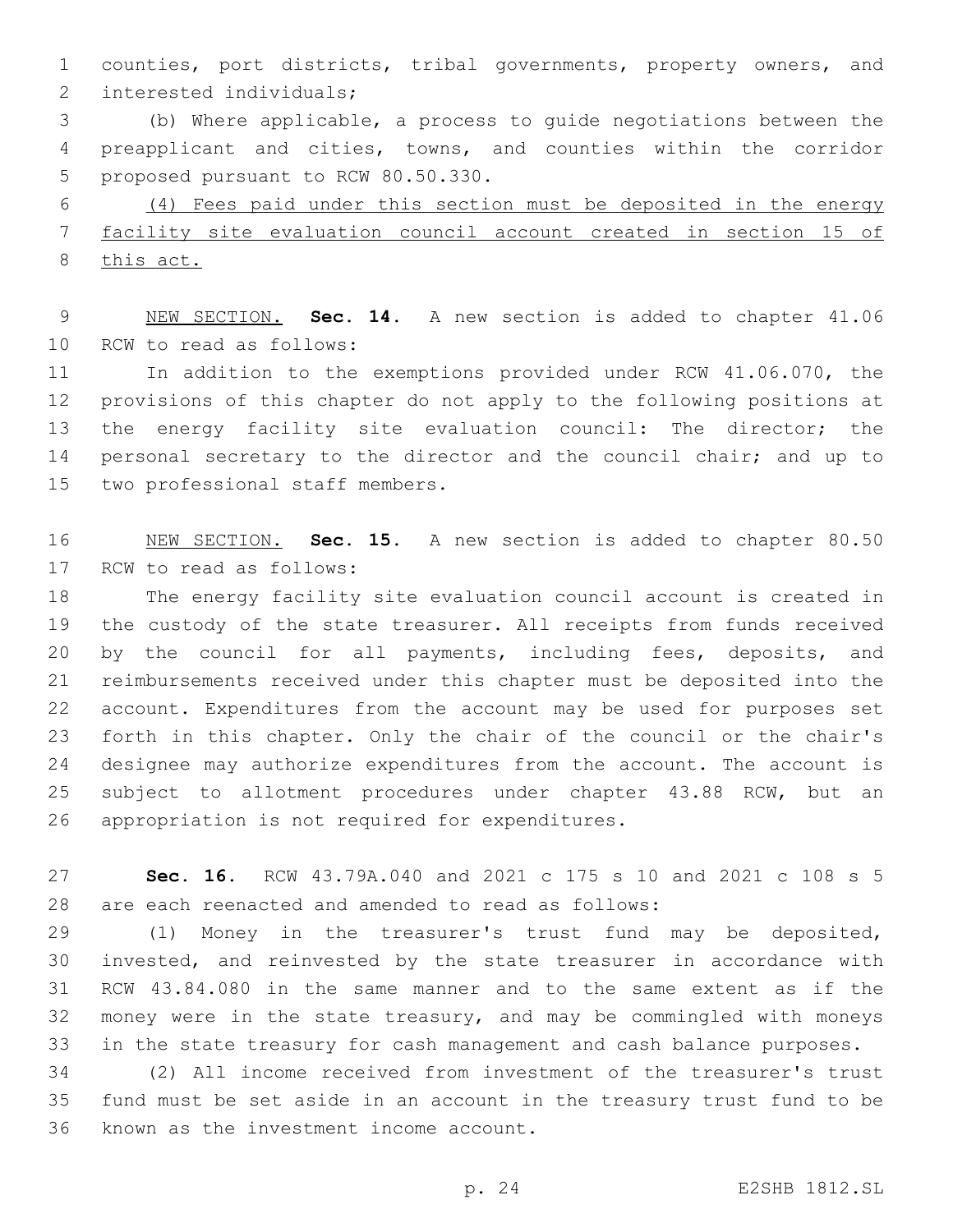(3) The investment income account may be utilized for the payment of purchased banking services on behalf of treasurer's trust funds including, but not limited to, depository, safekeeping, and disbursement functions for the state treasurer or affected state agencies. The investment income account is subject in all respects to chapter 43.88 RCW, but no appropriation is required for payments to financial institutions. Payments must occur prior to distribution of earnings set forth in subsection (4) of this section.

 (4)(a) Monthly, the state treasurer must distribute the earnings credited to the investment income account to the state general fund except under (b), (c), and (d) of this subsection.

 (b) The following accounts and funds must receive their proportionate share of earnings based upon each account's or fund's average daily balance for the period: The 24/7 sobriety account, the Washington promise scholarship account, the Gina Grant Bull memorial legislative page scholarship account, the Rosa Franklin legislative 17 internship program scholarship (( $\{a$ ccount)) account, the Washington advanced college tuition payment program account, the Washington college savings program account, the accessible communities account, the Washington achieving a better life experience program account, 21 the community and technical college innovation account, the agricultural local fund, the American Indian scholarship endowment fund, the foster care scholarship endowment fund, the foster care endowed scholarship trust fund, the contract harvesting revolving 25 account, the Washington state combined fund drive account, the commemorative works account, the county enhanced 911 excise tax account, the county road administration board emergency loan account, the toll collection account, the developmental disabilities endowment trust fund, the energy account, the energy facility site evaluation 30 council account, the fair fund, the family and medical leave insurance account, the fish and wildlife federal lands revolving account, the natural resources federal lands revolving account, the food animal veterinarian conditional scholarship account, the forest health revolving account, the fruit and vegetable inspection account, the educator conditional scholarship account, the game farm alternative account, the GET ready for math and science scholarship account, the Washington global health technologies and product development account, the grain inspection revolving fund, the Washington history day account, the industrial insurance rainy day fund, the juvenile accountability incentive account, the law

p. 25 E2SHB 1812.SL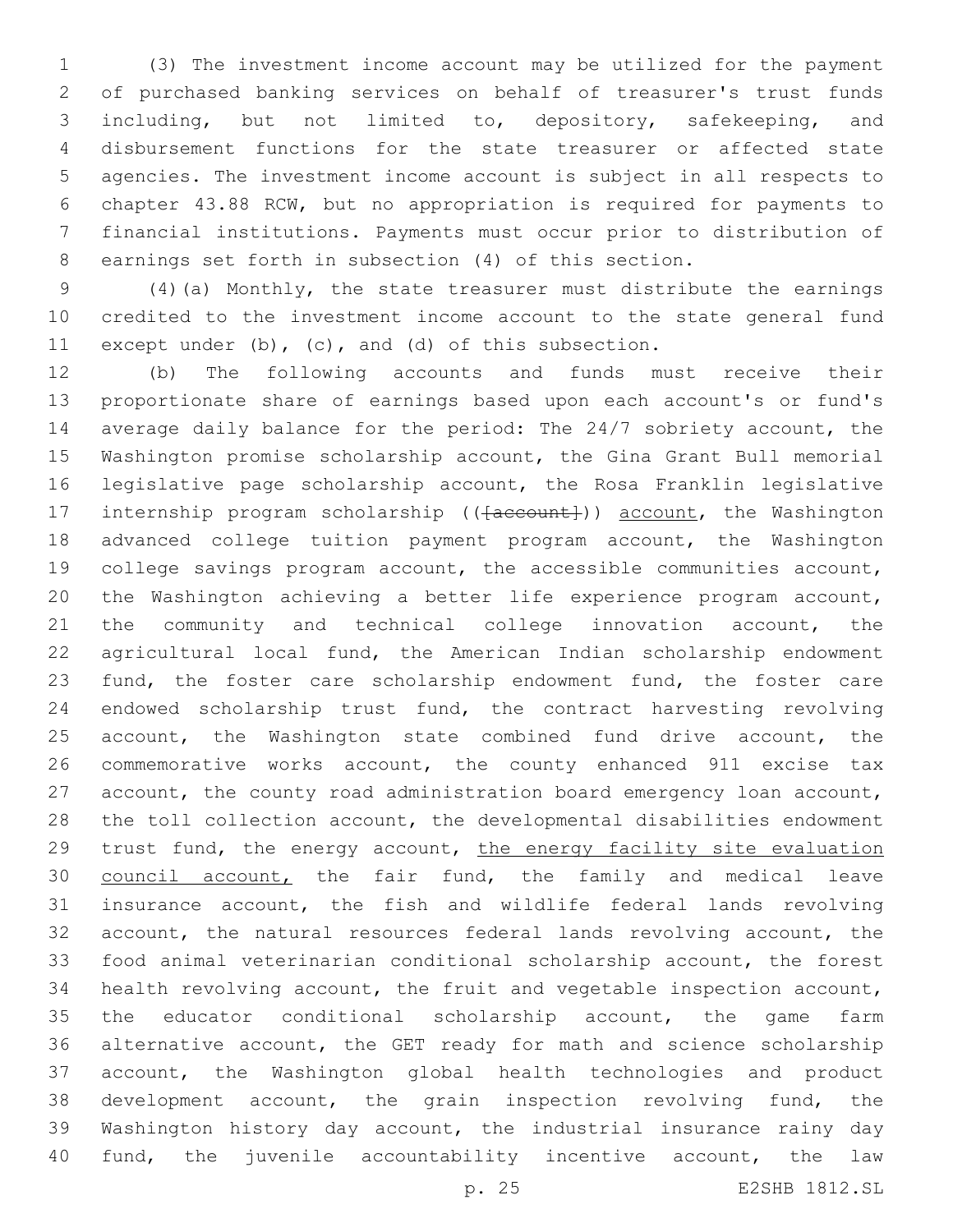enforcement officers' and firefighters' plan 2 expense fund, the local tourism promotion account, the low-income home rehabilitation revolving loan program account, the multiagency permitting team account, the northeast Washington wolf-livestock management account, the produce railcar pool account, the public use general aviation airport loan revolving account, the regional transportation investment district account, the rural rehabilitation account, the Washington sexual assault kit account, the stadium and exhibition center account, the youth athletic facility account, the self- insurance revolving fund, the children's trust fund, the Washington horse racing commission Washington bred owners' bonus fund and breeder awards account, the Washington horse racing commission class C purse fund account, the individual development account program account, the Washington horse racing commission operating account, 15 the life sciences discovery fund, the Washington state library- archives building account, the reduced cigarette ignition propensity 17 account, the center for deaf and hard of hearing youth account, the school for the blind account, the Millersylvania park trust fund, the public employees' and retirees' insurance reserve fund, the school employees' benefits board insurance reserve fund, the public employees' and retirees' insurance account, the school employees' insurance account, the long-term services and supports trust account, the radiation perpetual maintenance fund, the Indian health improvement reinvestment account, the department of licensing tuition recovery trust fund, the student achievement council tuition recovery trust fund, the tuition recovery trust fund, the industrial insurance premium refund account, the mobile home park relocation fund, the natural resources deposit fund, the Washington state health insurance pool account, the federal forest revolving account, and the library 30 operations account.

31 (c) The following accounts and funds must receive ((eighty)) 80 percent of their proportionate share of earnings based upon each account's or fund's average daily balance for the period: The advance right-of-way revolving fund, the advanced environmental mitigation revolving account, the federal narcotics asset forfeitures account, the high occupancy vehicle account, the local rail service assistance account, and the miscellaneous transportation programs account.

 (d) Any state agency that has independent authority over accounts or funds not statutorily required to be held in the custody of the state treasurer that deposits funds into a fund or account in the

p. 26 E2SHB 1812.SL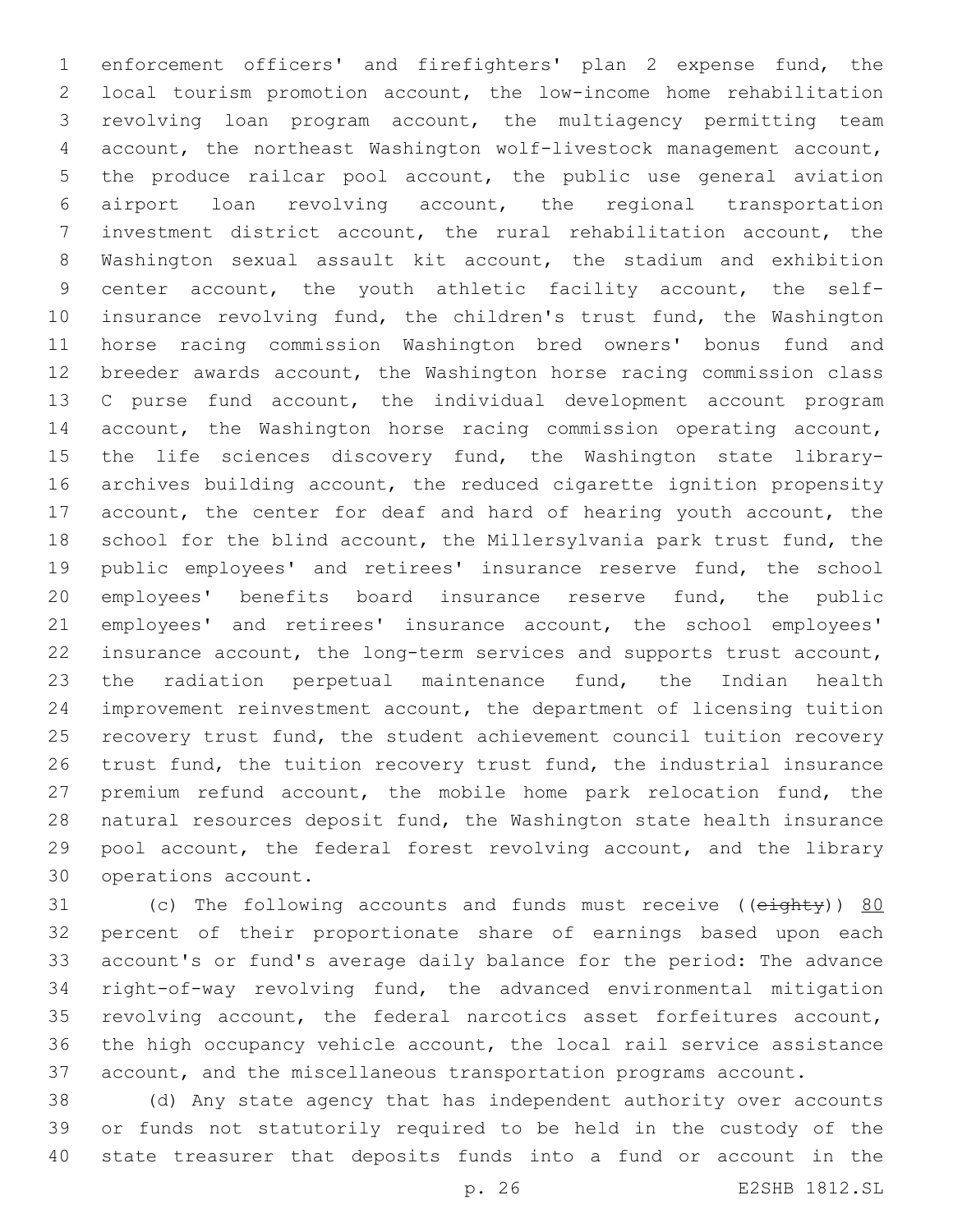custody of the state treasurer pursuant to an agreement with the office of the state treasurer shall receive its proportionate share of earnings based upon each account's or fund's average daily balance 4 for the period.

 (5) In conformance with Article II, section 37 of the state Constitution, no trust accounts or funds shall be allocated earnings without the specific affirmative directive of this section.

 NEW SECTION. **Sec. 17.** A new section is added to chapter 80.50 9 RCW to read as follows:

 (1) Those administrative powers, duties, and functions of the utilities and transportation commission that were performed under the provisions of this chapter for the council prior to the effective date of this section are transferred to the council as set forth in 14 this act.

 (2)(a) All reports, documents, surveys, books, records, files, papers, or written material in the possession of the utilities and transportation commission pertaining to the powers, duties, and functions transferred must be delivered to the custody of the council. All cabinets, furniture, office equipment, motor vehicles, and other tangible property under the inventory of the utilities and transportation commission for the council must be transferred to the council. All funds, credits, or other assets held by the utilities and transportation commission for the benefit of the council, of which were paid to the utilities and transportation commission pursuant to this chapter must be assigned to the council and transferred to the energy facility site evaluation council account 27 created in section 15 of this act.

 (b) Any appropriations made to the utilities and transportation commission for the council to carrying out its powers, functions, and duties transferred must, on the effective date of this section, be transferred and credited to the council. Any funds received pursuant to payment made under this chapter must be credited to the council and deposited in the energy facility site evaluation council account 34 created in section 15 of this act.

 (c) If any question arises as to the transfer of any personnel, funds, books, documents, records, papers, files, equipment, or other tangible property used or held in the exercise of the powers and the performance of the duties and functions transferred, the director of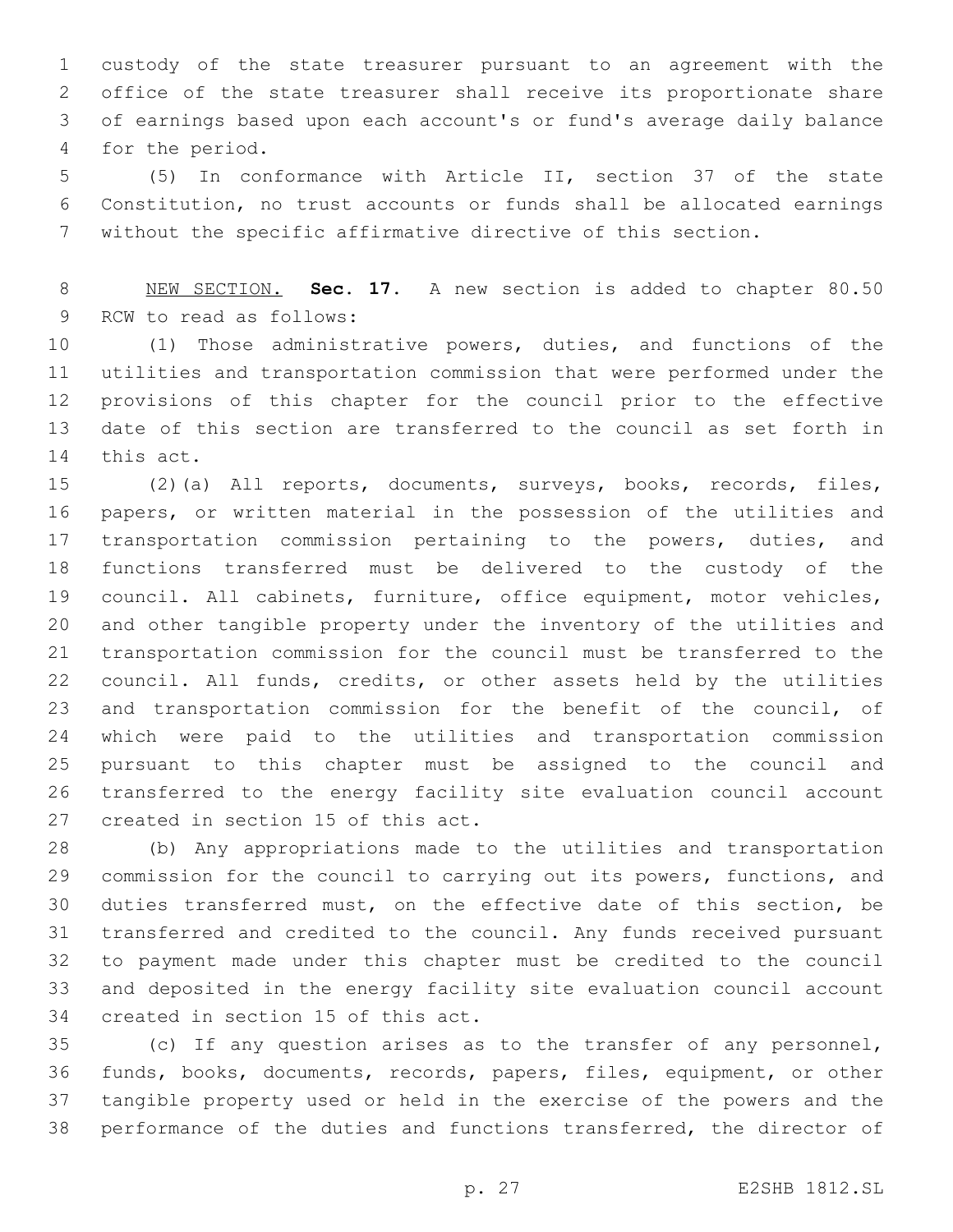financial management shall decide as to the proper allocation and 2 certify the same to the state agencies concerned.

 (3) All pending business before the utilities and transportation commission pertaining to the powers, duties, and functions transferred must be continued and acted upon by the council. All existing contracts and obligations remain in full force and must be 7 performed by the council.

 (4) The transfer of the powers, duties, functions, and personnel of the utilities and transportation commission does not affect the validity of any act performed before the effective date of this 11 section.

 (5) If apportionments of budgeted or nonbudgeted funds are required because of the transfers directed by this section, the director of financial management shall certify the apportionments to 15 the agencies affected, the state auditor, and the state treasurer. Each of these shall make the appropriate transfer and adjustments in funds and appropriation accounts and equipment records in accordance 18 with the certification.

 (6) All employees of the utilities and transportation commission that are engaged in performing the powers, functions, and duties of the council, are transferred to the council. All employees classified under chapter 41.06 RCW, the state civil service law, assigned to the council shall continue to perform their usual duties upon the same terms as formerly, without any loss of rights, subject to any action that may be appropriate thereafter in accordance with the laws and 26 rules governing state civil service law.

 **Sec. 18.** RCW 80.50.075 and 2006 c 205 s 2 are each amended to read as follows:28

29 (1) Any person filing an application for certification of ((an 30 energy facility or an alternative energy resource)) any facility pursuant to this chapter may apply to the council for an expedited processing of such an application. The application for expedited processing shall be submitted to the council in such form and manner and accompanied by such information as may be prescribed by council rule. The council may grant an applicant expedited processing of an application for certification upon finding that the environmental 37 impact of the proposed ((energy)) facility is not significant or will be mitigated to a nonsignificant level under RCW 43.21C.031 and the project is found under RCW 80.50.090(2) to be consistent and in

p. 28 E2SHB 1812.SL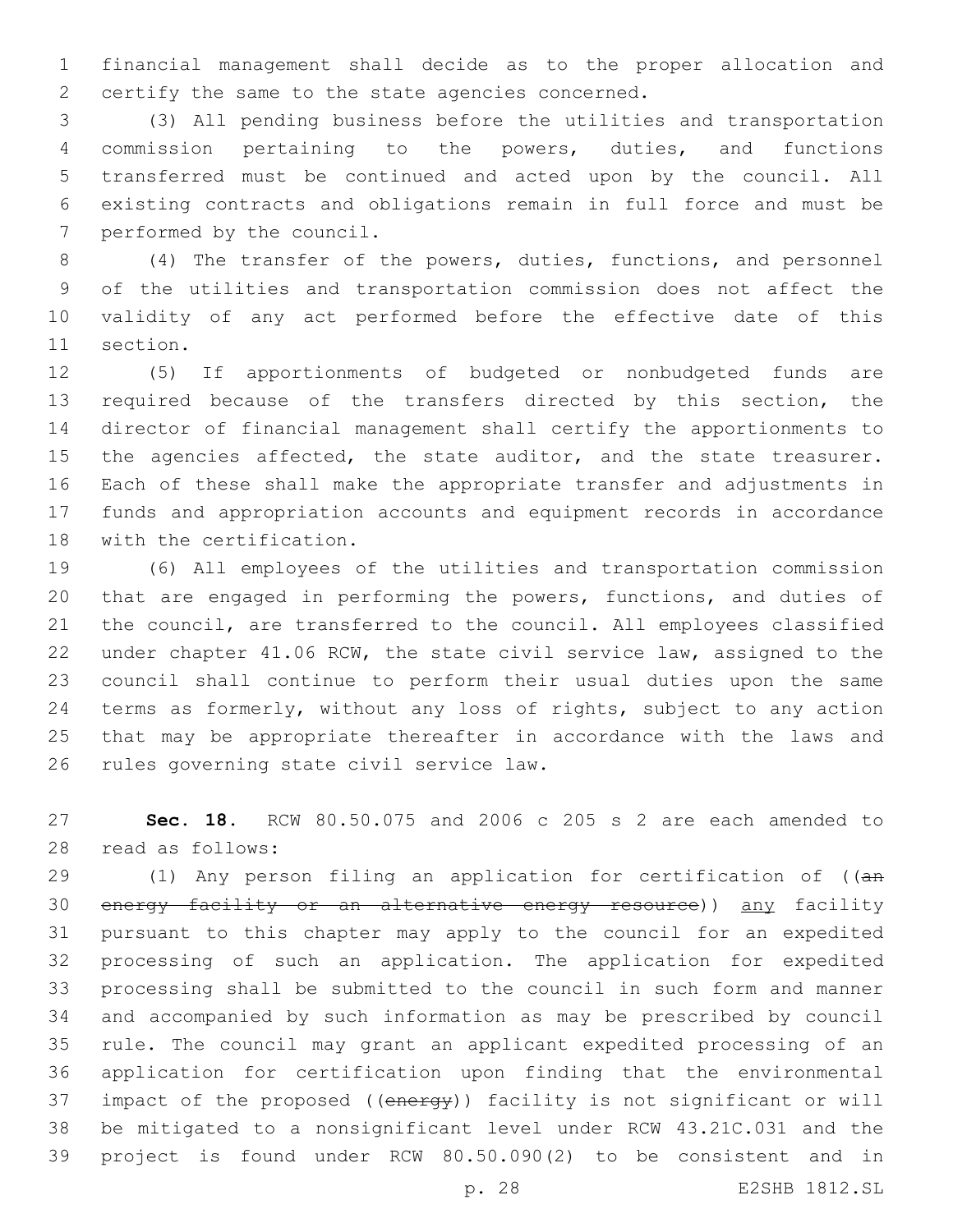compliance with city, county, or regional land use plans or zoning 2 ordinances.

 (2) Upon granting an applicant expedited processing of an application for certification, the council shall not be required to:

 (a) Commission an independent study to further measure the consequences of the proposed ((energy facility or alternative energy 7 resource)) facility on the environment, notwithstanding the other 8 provisions of RCW 80.50.071; nor

 (b) Hold an adjudicative proceeding under chapter 34.05 RCW, the 10 administrative procedure  $act$ , on the application.

 (3) The council shall adopt rules governing the expedited processing of an application for certification pursuant to this 13 section.

 *\*NEW SECTION. Sec. 19. (1)(a) The department must consult with stakeholders from rural communities, agriculture, natural resource management and conservation, and forestry to gain a better understanding of the benefits and impacts of anticipated changes in the state's energy system, including the siting of facilities under the jurisdiction of the energy facility site evaluation council, and to identify risks and opportunities for rural communities. This consultation must be conducted in compliance with the community engagement plan developed by the department under chapter 70A.02 RCW and with input from the environmental justice council, using the best recommended practices available at the time. The department must collect the best available information and learn from the lived experiences of people in rural communities, with the objective of improving state implementation of clean energy policies, including the siting of energy facilities under the jurisdiction of the energy facility site evaluation council, in ways that protect and improve life in rural Washington. The department must consult with an array of rural community members, including: Low-income community and vulnerable population members or representatives; legislators; local elected officials and staff; those involved with agriculture, forestry, and natural resource management and conservation; renewable energy project property owners; utilities; large energy consumers; and others.*

 *(b) The consultation must include stakeholder meetings with at least one in eastern Washington and one in western Washington.*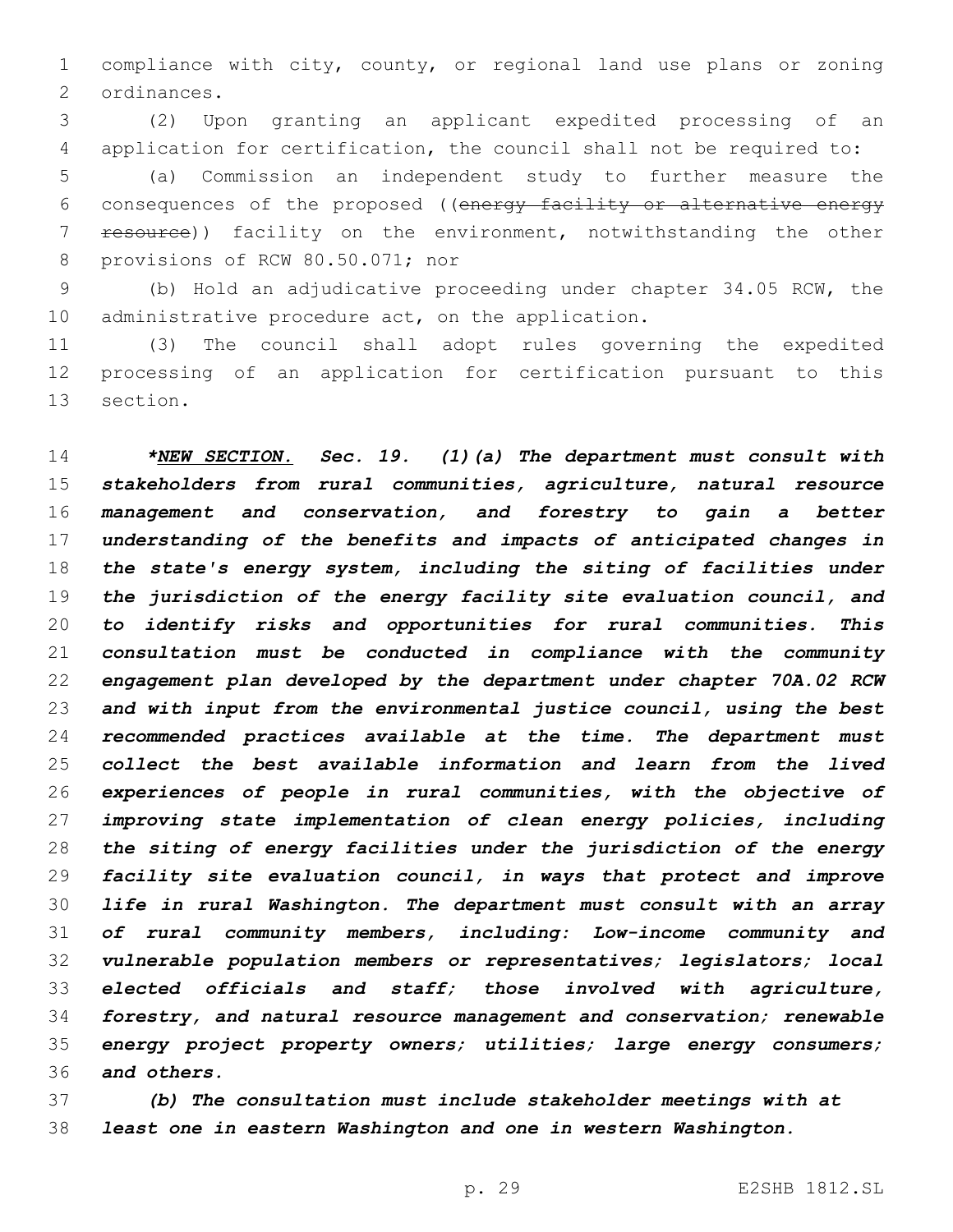*(c) The department's consultation with stakeholders may include, but is not limited to, the following topics:*

 *(i) Energy facility siting under the jurisdiction of the energy facility site evaluation council, including placement of new renewable energy resources, such as wind and solar generation, pumped storage, and batteries or new nonemitting electric generation resources, and their contribution to resource adequacy;*

 *(ii) Production of hydrogen, biofuels, and feedstocks for clean fuels;*

 *(iii) Programs to reduce energy cost burdens on rural families and farm operations;*

 *(iv) Electric vehicles, farm and warehouse equipment, and charging infrastructure suitable for rural use;*

 *(v) Efforts to capture carbon or produce energy on agricultural, forest, and other rural lands, including dual use solar projects that ensure ongoing agricultural operations;*

 *(vi) The use of wood products and forest practices that provide low-carbon building materials and renewable fuel supplies; and*

 *(vii) The development of clean manufacturing facilities, such as solar panels, vehicles, and carbon fiber.*

 *(2)(a) The department must complete a report on rural clean energy and resilience that takes into consideration the consultation with rural stakeholders as described in subsection (1) of this section. The report must include recommendations for how policies, projects, and investment programs, including energy facility siting through the energy facility site evaluation council, can be developed or amended to more equitably distribute costs and benefits to rural communities. The report must include an assessment of how to improve the total benefits to rural areas overall, as well as the equitable distribution of benefits and costs within rural communities.*

 *(b) The report must include a baseline understanding of rural energy production and consumption, and collect data on their economic impacts. Specifically, the report must examine:*

 *(i) Direct, indirect, and induced jobs in construction and operations;*

*(ii) Financial returns to property owners;*

 *(iii) Effects on local tax revenues and public services, which must include whether any school districts had a net loss of resources from diminished local effort assistance payments required under chapter 28A.500 RCW;*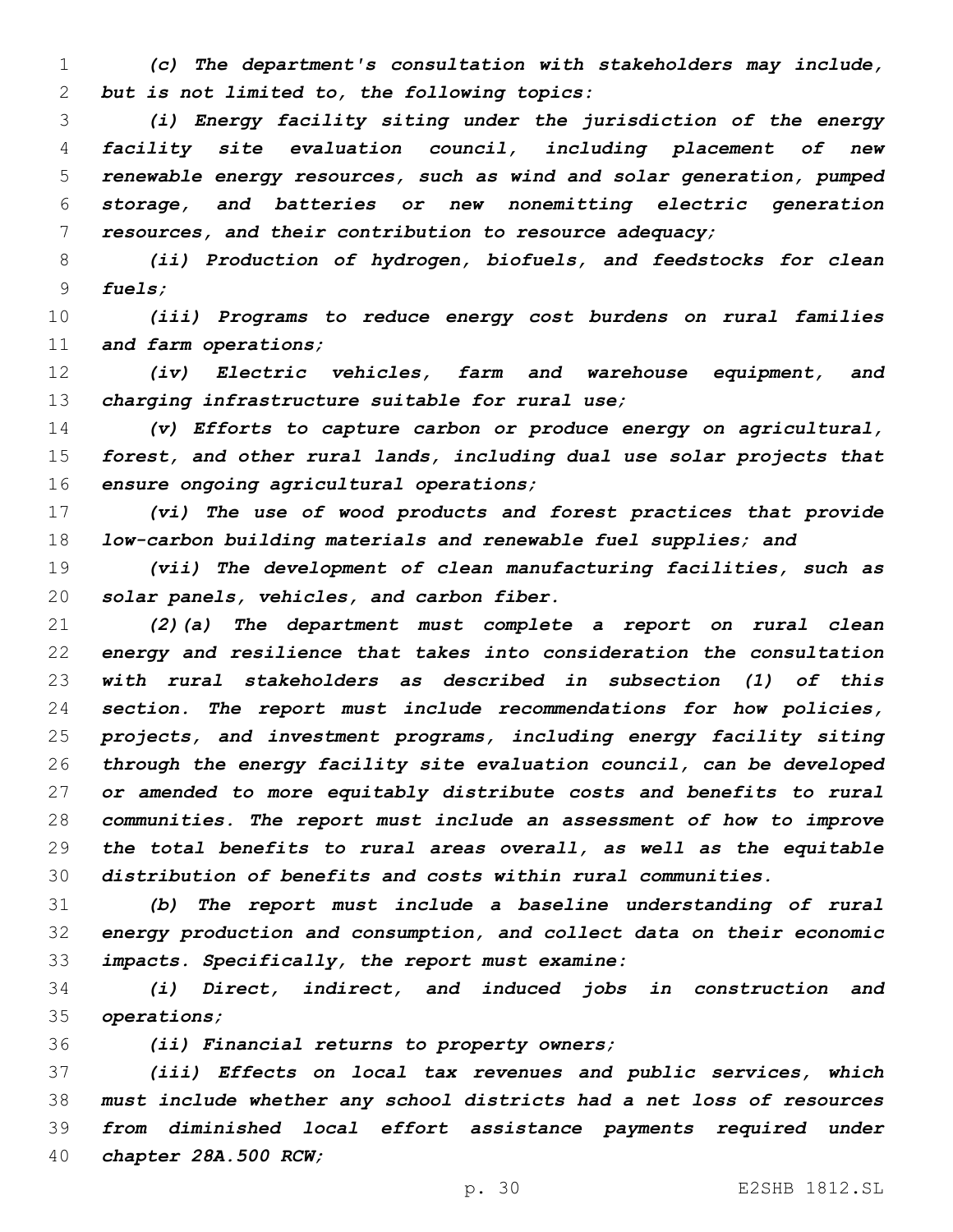*(iv) Effects on other rural land uses, such as agriculture, natural resource management and conservation, and tourism;*

 *(v) Geographic distribution of large energy projects previously sited or forecast to be sited in Washington;*

 *(vi) Potential forms of economic development assistance and impact mitigation payments; and*

 *(vii) Relevant information from the least-conflict priority solar siting pilot project in the Columbia basin of eastern and central Washington required under section 607, chapter 334, Laws of 2021.*

 *(c) The report must include a forecast of what Washington's clean energy transition will require for siting energy projects in rural Washington. The department must gather and analyze the best available information to produce forecast scenarios.*

 *(d) By December 1, 2022, the department must submit an interim report on rural clean energy and resilience to the joint committee on energy supply, energy conservation, and energy resilience created in RCW 44.39.010, the energy facility site evaluation council, and the appropriate policy and fiscal committees of the legislature.*

 *(e) By December 1, 2023, the department must submit a final report on rural clean energy and resilience to the joint committee on energy supply, energy conservation, and energy resilience created in RCW 44.39.010, the energy facility site evaluation council, and the appropriate policy and fiscal committees of the legislature.*

 *(3) For the purposes of this section, "department" means the department of commerce.*

*\*Sec. 19 was vetoed. See message at end of chapter.*

 *\*Sec. 20. RCW 44.39.010 and 2005 c 299 s 1 are each amended to read as follows:*

 *There is hereby created the joint committee on energy supply ((and)), energy conservation, and energy resilience.*

*\*Sec. 20 was vetoed. See message at end of chapter.*

 *\*Sec. 21. RCW 44.39.012 and 2005 c 299 s 4 are each amended to read as follows:*

 *The definitions in this section apply throughout this chapter unless the context clearly requires otherwise.*

 *(1) "Committee" means the joint committee on energy supply ((and)), energy conservation, and energy resilience.*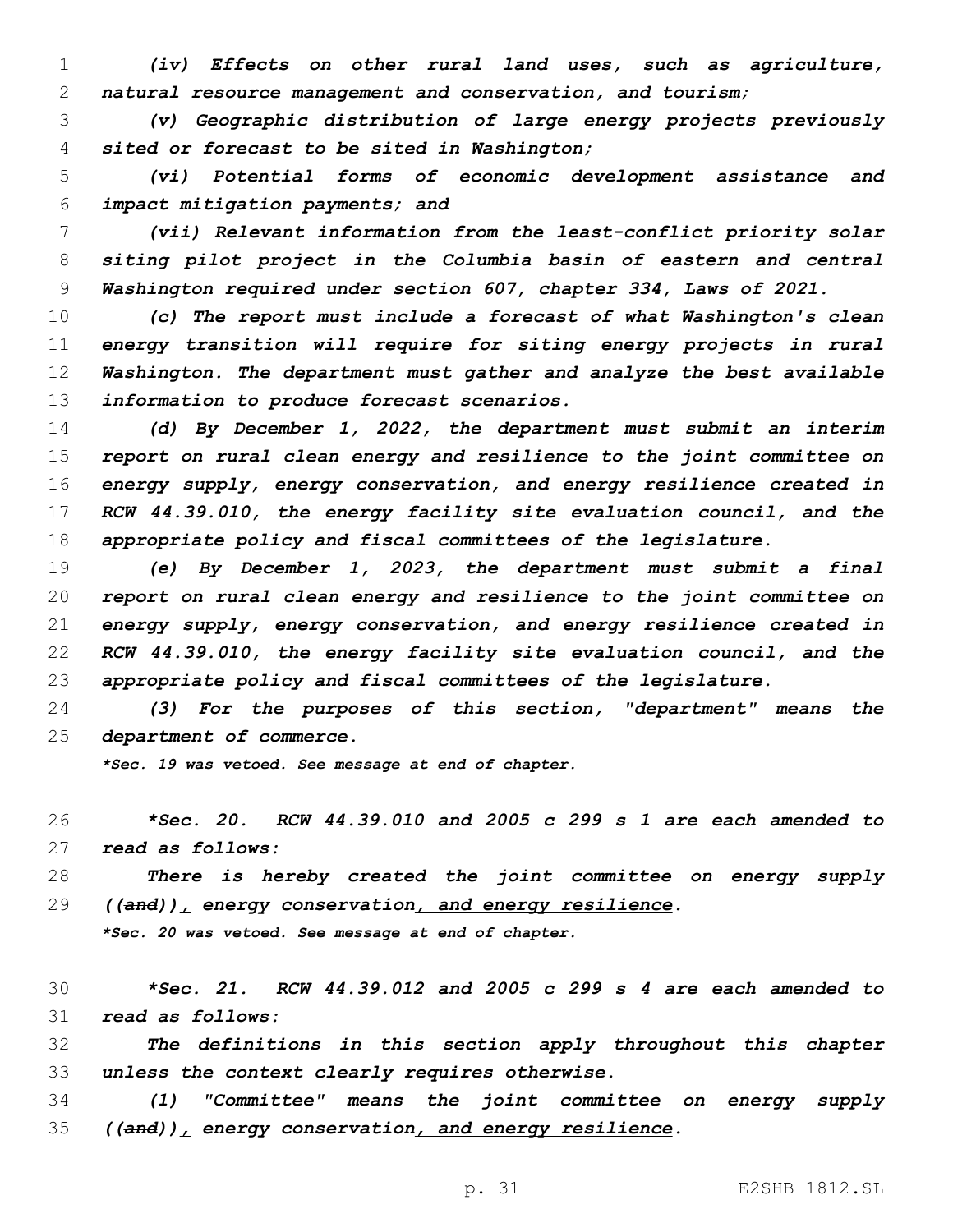*(2) "Conservation" means reduced energy consumption or energy cost, or increased efficiency in the use of energy, and activities, measures, or equipment designed to achieve such results.*

*\*Sec. 21 was vetoed. See message at end of chapter.*

 *\*NEW SECTION. Sec. 22. (1)(a) The committee shall review the following issues:*

 *(i) Inequities in where large alternative energy projects, including projects under the jurisdiction of the energy facility site evaluation council, have been sited in Washington;*

 *(ii) Inequities in where large alternative energy projects, including projects under the jurisdiction of the energy facility site evaluation council, are forecast to be sited in Washington; and*

 *(iii) Forms of economic development assistance, mitigation payments, and viewshed impairment payments that counties not hosting their per capita share of alternative energy resources should provide to counties that host more than their per capita share.*

 *(b) In support of its obligations under (a) of this subsection, the committee must review the report produced by the department of commerce under section 19 of this act.*

 *(2) The committee must hold at least four meetings, at least two of which must be in eastern Washington. The first meeting of the committee must occur by September 30, 2022.*

 *(3) Relevant state agencies, departments, and commissions, including the energy facility site evaluation council, shall cooperate with the committee and provide information as the chair reasonably requests.*

 *(4) The committee shall report its findings and any recommendations to the energy facility site evaluation council and the committees of the legislature with jurisdiction over environment and energy laws by December 1, 2023. Recommendations of the committee may be made by a simple majority of committee members. In the event that the committee does not reach majority-supported recommendations, the committee may report minority findings supported by at least two members of the committee.*

 *(5) The definitions in this subsection apply throughout this section unless the context clearly requires otherwise.*

 *(a) "Alternative energy" means energy derived from an alternative energy resource specified in RCW 80.50.020(1).*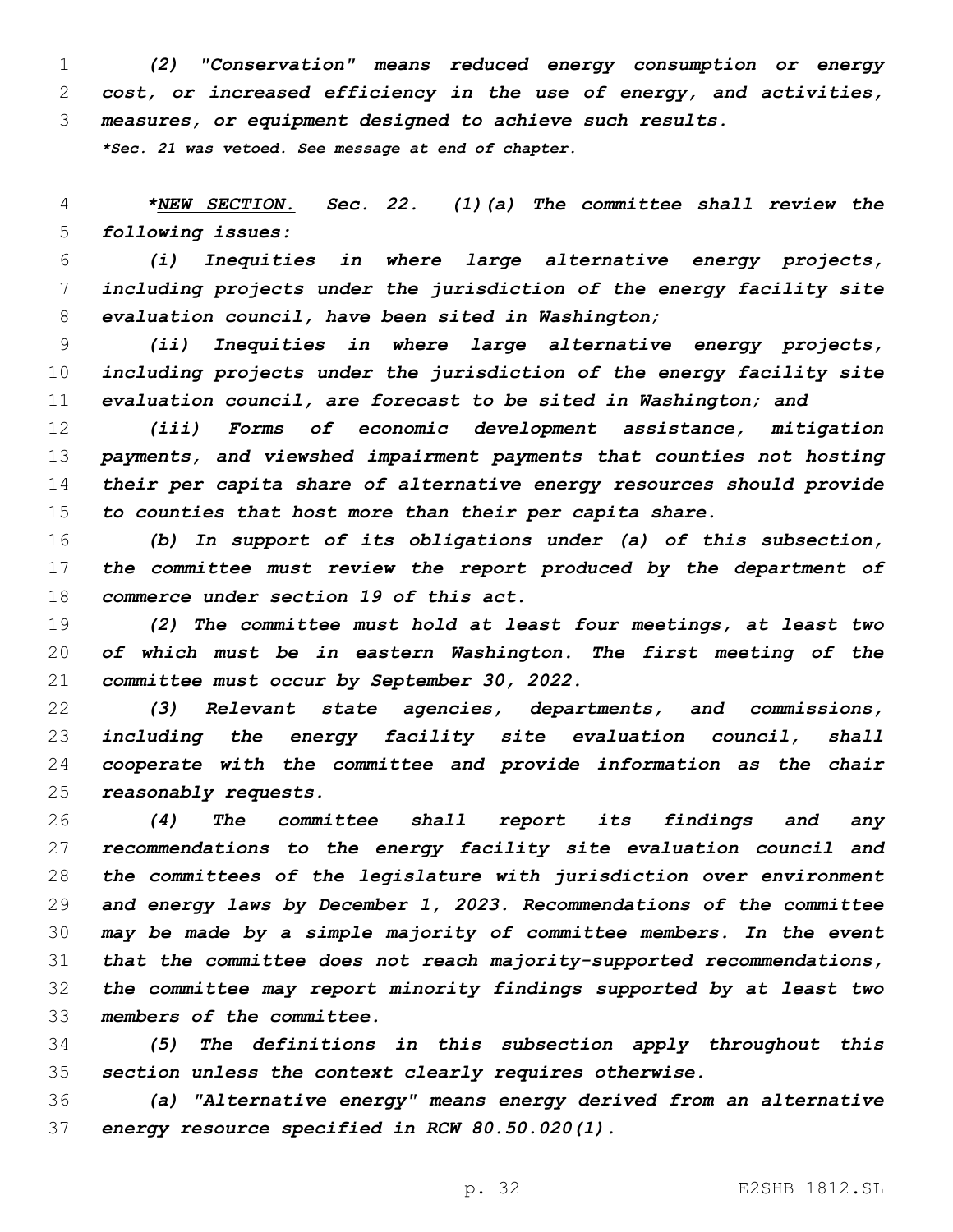1 *(b) "Committee" means the joint committee on energy supply,*  2 *energy conservation, and energy resilience created in RCW 44.39.010.*

3 *(6) This section expires June 30, 2024.*

*\*Sec. 22 was vetoed. See message at end of chapter.*

 NEW SECTION. **Sec. 23.** If specific funding for the purposes of this act, referencing this act by bill or chapter number, is not provided by June 30, 2022, in the omnibus appropriations act, this act is null and void.

8 NEW SECTION. **Sec. 24.** This act takes effect June 30, 2022.

9 NEW SECTION. **Sec. 25.** The following acts or parts of acts are 10 each repealed:

11 (1) RCW 80.50.190 (Disposition of receipts from applicants) and 12 1977 ex.s. c 371 s 15; and

13 (2) RCW 80.50.904 (Effective date—1996 c 4) and 1996 c 4 s 6.

Passed by the House March 7, 2022. Passed by the Senate March 3, 2022. Approved by the Governor March 25, 2022, with the exception of certain items that were vetoed. Filed in Office of Secretary of State March 28, 2022.

Note: Governor's explanation of partial veto is as follows:

"I am returning herewith, without my approval as to Sections 19, 20, 21, and 22, Engrossed Second Substitute House Bill No. 1812 entitled:

"AN ACT Relating to modernizing the energy facility site evaluation council to meet the state's clean energy goals."

Section 19 of Engrossed Second Substitute House Bill 1812 directs the Department of Commerce to conduct a study and stakeholder engagement around rural energy issues; however, the Legislature did not provide funding for this work. Fortunately, there is important study and stakeholder engagement work directed by the Legislature that is underway now, including a stakeholder process looking at how to effectively and responsibly site low-carbon energy. Recommendations from these efforts are due by the end of the year. In addition, the WSU Energy Program is launching a study and stakeholder process for how to site solar energy generation with the least conflicts.

There are significant economic development and job opportunities in clean energy in rural Washington and throughout the state. On our shared path to clean energy and a safe climate, I am committed to learning from and having dialogue with rural communities across the state about clean energy, including project siting, and about how we can support vibrant rural communities as we transition to a clean energy economy. Doing this well will require deep engagement with rural communities. Therefore, I am directing the Department of Commerce to bring forward a proposal for funding in the 2023-25